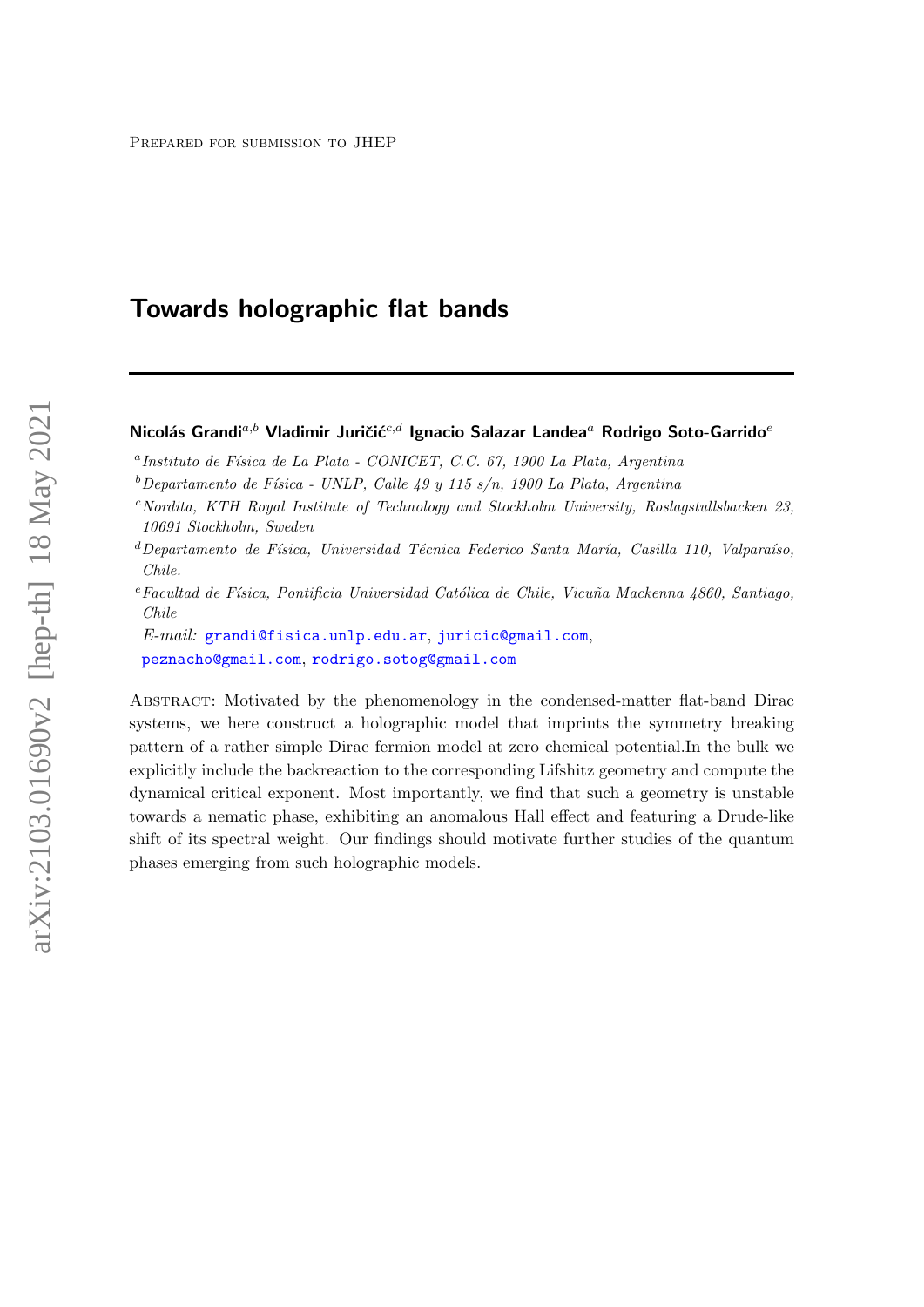# Contents

|  | 1 Introduction                             |                |
|--|--------------------------------------------|----------------|
|  | 2 Free fermions                            | $\mathbf 2$    |
|  | 3 The holographic theory                   | 3              |
|  | 4 Zero temperature solutions               | $\bf{5}$       |
|  | 4.1 Lifshitz solution                      | $\overline{5}$ |
|  | 4.2 Nematic domain walls                   | 7              |
|  | 5 Heating up: Finite-temperature solutions | 9              |
|  | 5.1 Anomalous Hall effect                  | 9              |
|  | 6 Conclusions and outlook                  | 12             |

# <span id="page-1-0"></span>1 Introduction

Over the last decade, considerable research efforts were focused on the use of holography as a tool to illuminate the properties of strongly correlated condensed matter systems. Understanding strange metallic, superconducting and other phases in the phase diagram of high- $T_c$  cuprates is probably one of the most outstanding challenges. A summary of the large amount of effort done in this direction can be found in Refs. [\[1,](#page-13-0) [2\]](#page-13-1). In this context, the recently uncovered twisted bilayer graphene (TBG) [\[3,](#page-13-2) [4\]](#page-13-3), which features a very rich phase diagram, extensively studied both theoretically [\[5–](#page-13-4)[52\]](#page-16-0) and experimentally [\[53–](#page-16-1)[73\]](#page-17-0), stemming from the enhanced interaction effects in the flat bands forming in the system, may be of importance. This rich landscape of possible phases and phase diagrams together with seeming similarities with the ones of high- $T_c$  superconductors [\[74\]](#page-17-1), motivate us to formulate and study a holographic model that might encode a possible pattern of symmetry breaking in TBG.

In this context, we emphasize that a first realization of flat bands in a holographic model was proposed in Ref. [\[75\]](#page-17-2) . In this approach, Lorentz symmetry breaking, a necessary ingredient for constructing flat bands, is realized through the boundary conditions imposed on a Dirac spinor field living in an  $AdS$  background geometry. As such, this model describes a flat band, but it does not include the backreaction to the geometry.

We here propose a different approach to address the symmetry breaking, which explicitly includes the backreaction, and is based on the method employed to construct the holographic duals to Weyl semimetals [\[76,](#page-17-3) [77\]](#page-17-4), multi-Weyl semimetals [\[78\]](#page-18-0), and PT-symmetric non-hermitean systems [\[79\]](#page-18-1). We start by constructing a toy model for flat bands in terms of free Dirac fermions at the neutrality point (zero chemical potential). We then rewrite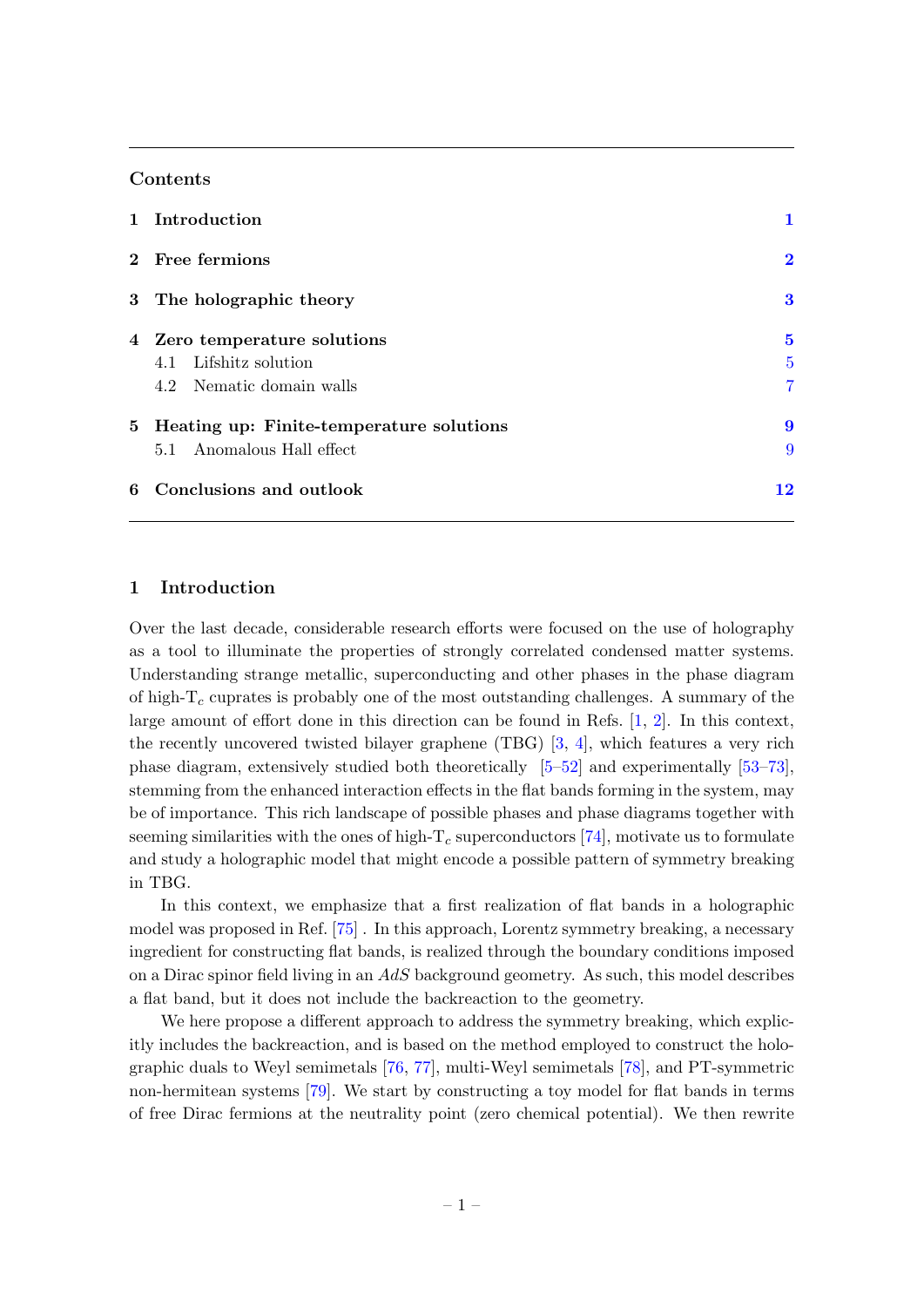this model by invoking an emergent global symmetry, which is preserved in the UV, and use simple relevant sources that break such symmetry to produce the flat bands in the IR. In the next step, we use the standard holographic dictionary and promote the global symmetries to gauge symmetries in the bulk. We subsequently construct geometries with boundary conditions given by the relevant deformations studied in the free model. Such a holographic construction, as we show here, at intermediate scales between UV and IR, yields Lorentz-symmetry breaking Lifshitz geometry, as expected for a flat band. We emphasize that the backreaction is explicitly included to obtain the dynamic exponent z characterizing the Lifshitz geometry. Most importantly, we find that such a geometry below a critical temperature is unstable towards a nematic phase exhibiting an anomalous Hall effect. Finally, the off-diagonal conductivity features a Drude-like shift of its spectral weight, which, in a condensed matter model, may be associated with the formation of Fermi pockets in a nematic phase [\[80\]](#page-18-2).

## <span id="page-2-0"></span>2 Free fermions

Let us first discuss the flat bands within a free Dirac fermion model. The corresponding Dirac Hamiltonian describing a free fermion at neutrality in  $2 + 1$  spacetime dimensions reads

$$
H_D = -\gamma^t (\gamma^x p_x + \gamma^y p_y), \qquad (2.1)
$$

where  $\gamma^{\mu} = (\sigma_3, -i\sigma_2, i\sigma_1)$  are the 2 + 1 Dirac gamma matrices. The eigenstates of this Hamiltonian are characterized by the relativistic dispersion relation  $\omega = \pm \sqrt{p_x^2 + p_y^2}$ .

We now couple two copies of free Dirac fermion, analogously to the approach used in Ref. [\[78\]](#page-18-0), to construct a non-relativistic system as a relevant deformation of this relativistic one [\[81,](#page-18-3) [82\]](#page-18-4). We emphasize here that this approach is analogous to the construction of the effective low-energy Hamiltonian for bilayer graphene by coupling two single layers each featuring linearly dispersing Dirac fermions. A first possibility is to write

<span id="page-2-1"></span>
$$
H'_D = H_D \otimes 1_{2 \times 2} + i \, m_* \left( \gamma^x \otimes \sigma_2 - \gamma^y \otimes \sigma_1 \right) \,. \tag{2.2}
$$

This Hamiltonian is still quadratic and the spectrum reads

$$
\omega = \pm m_* \pm \sqrt{p_x^2 + p_y^2 + m_*^2}
$$
 (2.3)

with gapped conduction and valence bands corresponding to both positive or both negative signs respectively, while otherwise the valence and conduction bands cross at zero energy. In the latter case, the low-energy excitations feature a quadratic dispersion relation for  $p_x^2+p_y^2\ll m_*$ 

$$
\omega \approx \pm \frac{1}{2m_*} \left( p_x^2 + p_y^2 \right) \tag{2.4}
$$

which still preserves rotational invariance.

Although Gaussian, this model features quite an interesting hierarchy of scales, which may be interpreted in terms of a renormalization group flow. In the deep UV we start with the two decoupled relativistic Dirac fermions. Now, we turn on the coupling, which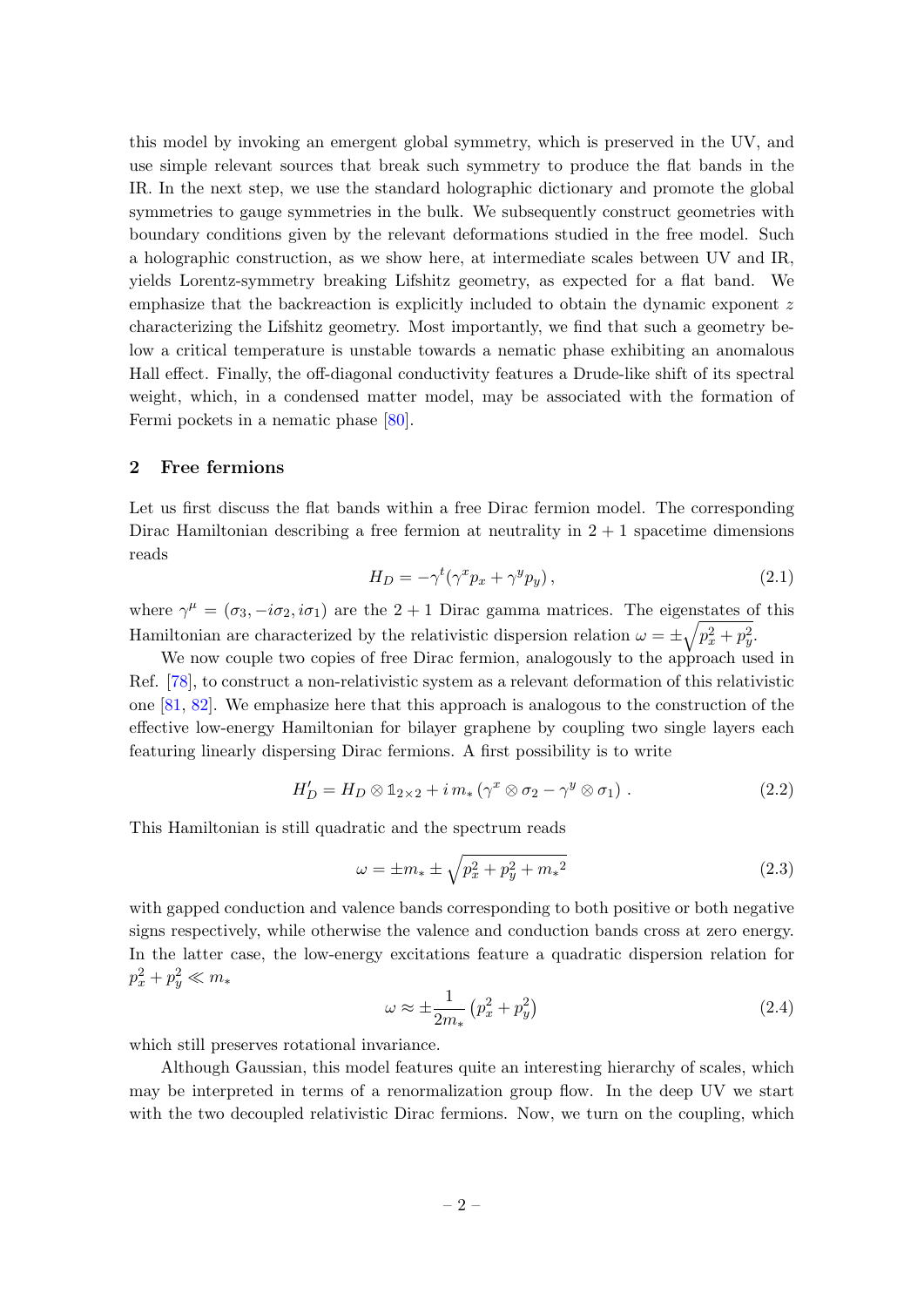is a relevant perturbation, and at the end of the RG flow, at a scale much smaller than the coupling between the two species  $(m_*)$ , one of them is gapped out while the remaining one becomes non-relativistic, giving a fixed point with dynamic critical exponent  $z = 2$ . Interestingly, the IR fixed point has a larger  $z$  than the original one, seemingly counterintuitive from a naive power-counting point of view. The price to pay is that close to this new fixed point with a larger dynamic exponent, the quartic electron interactions, by virtue of having a scaling dimension  $z - 2$  after taking into account quantum fluctuations, become more relevant than close to the Dirac vacuum, and destabilize it.

The wave equation resulting from [\(2.2\)](#page-2-1) reads  $i \partial_t \Psi = H'_D \Psi$  in terms of the fermionic pair  $\Psi = (\psi_1, \psi_2)$  where  $\psi_1$  and  $\psi_2$  are two-component Dirac fields. It can be obtained from the action

<span id="page-3-1"></span>
$$
S = \int d^3x \, i\bar{\Psi} \left( \gamma^{\mu} \partial_{\mu} - i \, m_{*} \left( \gamma^{x} \otimes \sigma_{1} + \gamma^{y} \otimes \sigma_{2} \right) \right) \Psi = S_{\text{free}} - i \int d^3x \, \bar{\Psi} \mathcal{W} \Psi. \tag{2.5}
$$

Here  $S_{\text{free}}$  is the free Dirac action for the pair of spinors, which exhibits a  $U(2)$  global symmetry as well as spatial rotational invariance. On the other hand, the deformation corresponds to coupling the pair to a constant non-Abelian vector field  $W = m_*(\sigma^1 dx +$  $\sigma^2 dy$ , which explicitly breaks the  $U(2)$  symmetry down to  $U(1)$ . Notice that even if spatial rotational invariance were broken from the outset, any  $SO(2)$  rotation acting on the vector W could be undone by a  $U(2)$  transformation in the direction of  $\sigma_3$ , implying that there is a preserved rotational invariance in the system. We will therefore construct a holographic model by taking a bulk theory with a  $U(2)$  gauge symmetry, whose boundary conditions explicitly break it to a residual  $U(1)$ , while preserving a combination of rotational and  $U(1)$ <sub>3</sub> invariances.

It is important to stress that we are not building the holographic theory dual to the model [\(2.2\)](#page-2-1), but to a strongly coupled theory with the same symmetry breaking pattern. In other words, we are replacing  $S_{\text{free}}$  in Eq. [\(2.5\)](#page-3-1) by a strongly coupled action invariant under spatial rotations and a global  $U(2)$  symmetry.

#### <span id="page-3-0"></span>3 The holographic theory

As explained in the previous section, in addition to the standard AdS gravitational sector, the bulk theory must contain a gauge  $U(2) = U(1) \times SU(2)$  invariance. The minimal action with such requirements reads

<span id="page-3-2"></span>
$$
S = S_{\text{grav}} - \frac{1}{4} \int \left[ F \wedge^{\star} F + \text{Tr} \left( G \wedge^{\star} G \right) \right], \tag{3.1}
$$

with

$$
S_{\rm grav} = \int d^4x \sqrt{-g} \left( R - 2\Lambda \right)
$$

and where F represents the  $U(1)$  gauge field strength while G is the strength of  $SU(2)$ gauge field. They are defined from the corresponding gauge fields A and  $B = B^a \sigma_a/2$  with  $a = 1, 2, 3$  in the standard way  $F = dA$  and  $G = dB - i(q/2)B \wedge B$ .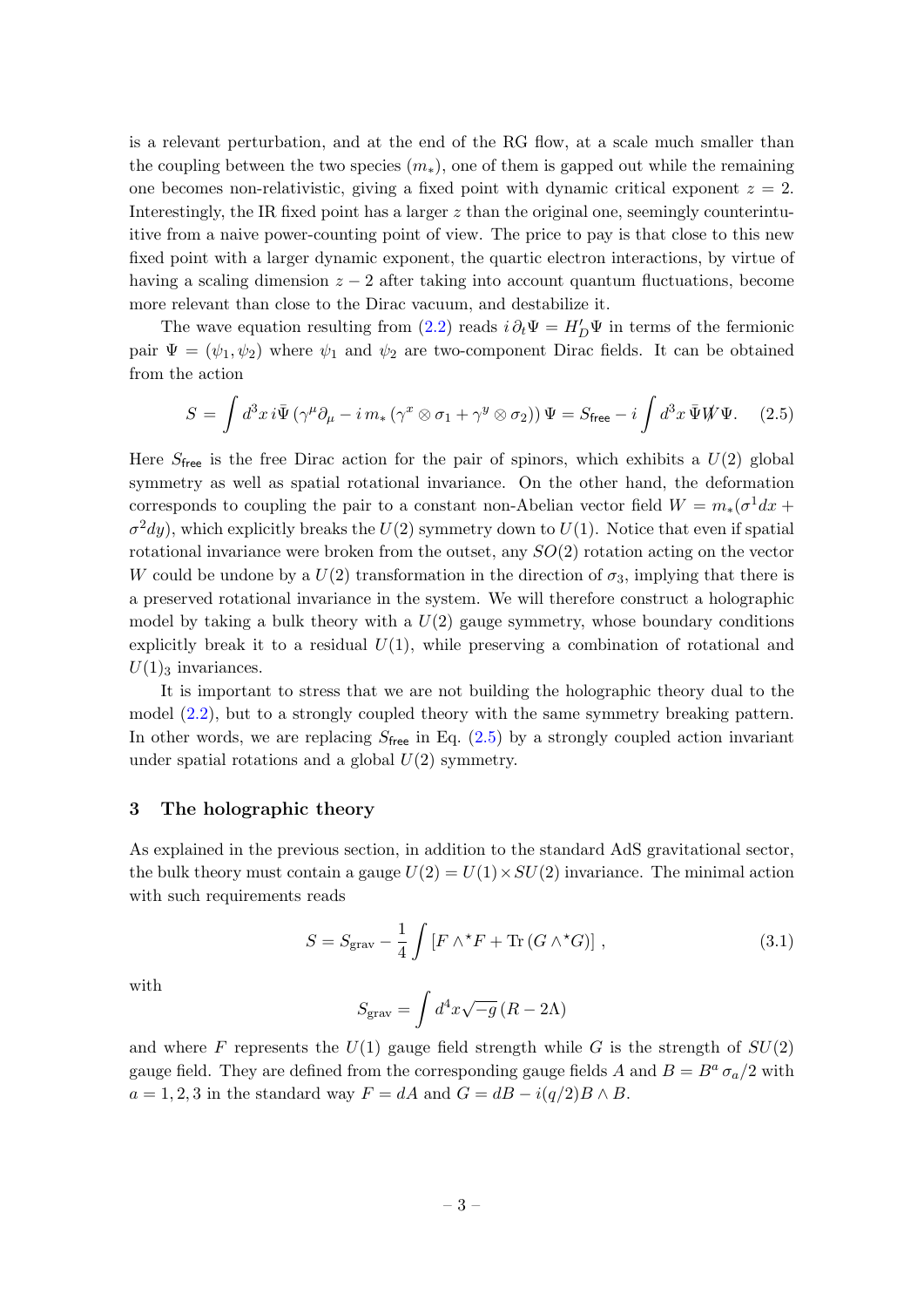To construct a holographic theory we look for asymptotically AdS solutions in the above theory. Since our aim is to describe a flat band, we have to turn on a relevant deformation that breaks the boundary  $U(2)$  group down to  $U(1)$ . This translates into the boundary condition

<span id="page-4-2"></span>
$$
B \xrightarrow[r \to 0]{} m_* \left( \sigma_1 \mathrm{d}x + \sigma_2 \mathrm{d}y \right) = W \,. \tag{3.2}
$$

This constraint breaks the rotational symmetry in the xy plane as well as the  $U(2)$  gauge symmetry, but it preserves a combination of the two [\[83\]](#page-18-5), yielding what we will refer to as "rotational symmetry" in the following. An ansatz for the background fields consistent with the sources we turned on at the boundary reads

<span id="page-4-0"></span>
$$
B = \frac{1}{2} \left( Q_1(r)\sigma_1 + Q_2(r)\sigma_2 \right) dx + \frac{1}{2} \left( Q_1(r)\sigma_2 + Q_2(r)\sigma_1 \right) dy, \ \ A = 0. \tag{3.3}
$$

Here we recover the minimal ansatz when setting  $Q_2 = 0$ . Nevertheless, from Ref. [\[84\]](#page-18-6) we know that spontaneous symmetry breaking of rotational invariance might happen at low temperatures. Hence we extend the minimal ansatz to include the so called  $xy$ -nematic phase when  $Q_2 \neq 0$ . We chose that combination because of its stability in the 5d model [\[84\]](#page-18-6) and it corresponds to a nematic phase since it breaks the rotations SO(2) down to a discrete  $C_4$ .

For the metric, on the other hand, we write

<span id="page-4-1"></span>
$$
ds^{2} = \frac{1}{r^{2}} \left( -N(r)f(r)dt^{2} + \frac{dr^{2}}{f(r)} + dx^{2} + dy^{2} + 2h(r)dx dy \right).
$$
 (3.4)

For the rotational invariant phase with  $Q_2 = 0$ , it is consistent to set  $h = 0$ . The requirement of having AdS asymptotics then translates into the boundary conditions

<span id="page-4-3"></span>
$$
f \xrightarrow[r \to 0]{} 1,
$$
  $N \xrightarrow[r \to 0]{} 1,$   $h \xrightarrow[r \to 0]{} 0.$  (3.5)

Plugging the ansatz given by Eqs. [\(3.3\)](#page-4-0)-[\(3.4\)](#page-4-1) into the equations of motion obtained from  $(3.1)$ , we find the set of coupled differential equations of the form

<span id="page-4-4"></span>
$$
-\frac{4r^2hh'}{N}(Nf)' = -8(3+rf')(1-h^2) + q^2r^4(Q_1^2-Q_2^2)^2 +
$$
  
2f (12(1-h^2) - 3r^2h'^2 + 8r^4hQ'\_1Q'\_2 + 4r^4(Q\_1'^2+Q\_2'^2)(1-2h^2))

$$
-\frac{(1-h^2)4r(Nf^2)'}{fN} = 24(1-h^2) - q^2r^4(Q_1^2-Q_2^2)^2 +
$$
\n(3.7)

$$
4f(-6(1-h^2)+r^2h'^2-4r^4hQ'_1Q'_2+2r^4h^2(Q'^2_1+Q'^2_2)-2rhh')
$$

$$
\left(Q_1'\sqrt{N}f\right)' = \frac{\sqrt{N}}{4(h^2-1)}\left(q^2(Q_1-hQ_2)(Q_2^2-Q_1^2) - 4fh'Q_2'\right)
$$
\n(3.8)

$$
\left(Q_2'\sqrt{N}f\right)' = \frac{\sqrt{N}}{4(h^2-1)}\left(q^2(Q_2-hQ_1)(Q_1^2-Q_2^2) - 4fh'Q_1'\right)
$$
\n(3.9)

$$
\left(\frac{h'f\sqrt{N}}{r^2}\right)' = 2f\sqrt{N}\left(-2Q_1'Q_2' + h\left(Q_1'^2 + Q_2'^2 + \frac{h'^2}{2r^2(h^2 - 1)}\right)\right). \tag{3.10}
$$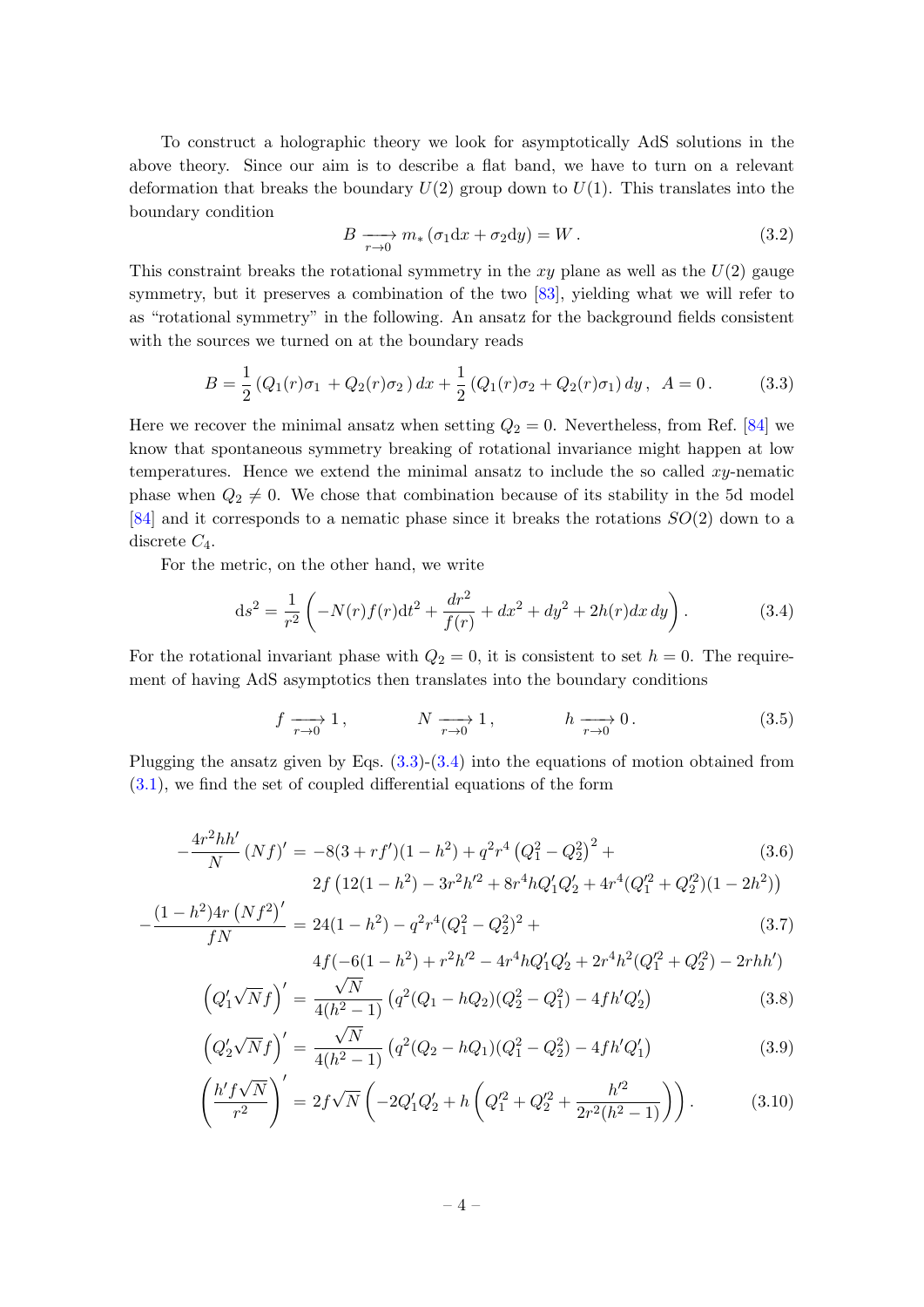In the following, we explore solutions to these equations of motion subject to the boundary conditions given by Eqs. [\(3.2\)](#page-4-2) and [\(3.5\)](#page-4-3). The IR boundary conditions depend on whether we are analyzing the zero temperature or the finite temperature cases, as also discussed below.

#### <span id="page-5-0"></span>4 Zero temperature solutions

In this section we will focus on domain wall solutions that interpolate between an IR and a UV fixed point at zero temperature. We first identify an exact isotropic Lifshitz solution that can be interpreted as a candidate IR geometry from which we can shoot into the boundary conditions  $(3.2)-(3.5)$  $(3.2)-(3.5)$  $(3.2)-(3.5)$  in the UV. Nevertheless, for a sufficiently large backreaction parameter  $q$  this exact IR solution turns out to be unstable under anisotropic perturbations. We then change the IR solution by a pure AdS one, which is, in turn, stable under anisotropic perturbations, and study numerically its deformation into a solution satisfying the boundary conditions given by Eqs.  $(3.2)-(3.5)$  $(3.2)-(3.5)$  $(3.2)-(3.5)$  in the UV. The resulting numerically obtained profiles describe a nematic phase, in which rotational symmetry is spontaneously broken.

#### <span id="page-5-1"></span>4.1 Lifshitz solution

Let us start by searching for the fully rotationally symmetric solutions. In other words, we replace  $Q_2 = h = 0$  in the Eqs. [\(3.6\)](#page-4-4)-[\(3.10\)](#page-4-4). This simplifies the equations considerably, as can be checked by a direct substitution, and they are of the form

<span id="page-5-2"></span>
$$
f = \frac{24 - (1 - z)^2 q^2}{8 (2 + z)},
$$
\n(4.1)

$$
N = \frac{N_L}{r^{2(z-1)}},
$$
\n(4.2)

$$
Q_1 = \frac{\sqrt{z-1}}{r},\tag{4.3}
$$

where the dynamic exponent  $z$  solves the following equation

<span id="page-5-3"></span>
$$
q^{2}(z^{3} + z^{2}) + (q^{2} - 24)z - 3(q^{2} + 8) = 0.
$$
\n(4.4)

This cubic equation for the values of the parameter  $q \gg 1$  yields  $z \approx 1$ , as shown in Fig. [1.](#page-6-0) In other words, in this limit the Yang-Mills fields decouple from the Einstein equations, leaving the metric to be pure AdS, as expected. As we lower the value of  $q$  the IR metric becomes a Lifshitz geometry with *increasing* dynamic exponent z. For q very small, we find  $z \approx 2\sqrt{6}/q$ , as can be seen in Fig. [1.](#page-6-0) We also mention that the effective number of degrees of freedom in the IR theory,  $f(q)$ , as given by Eq. [\(4.1\)](#page-5-2), asymptotically approaches one as  $q \to \infty$ , see right panel in Fig. [1.](#page-6-0)

The above exact isotropic Lifshitz solution can only be taken as a candidate for the IR geometry, since it does not satisfy the correct boundary conditions in the UV. To construct the full isotropic Lifshitz background, we must add an irrelevant perturbation that takes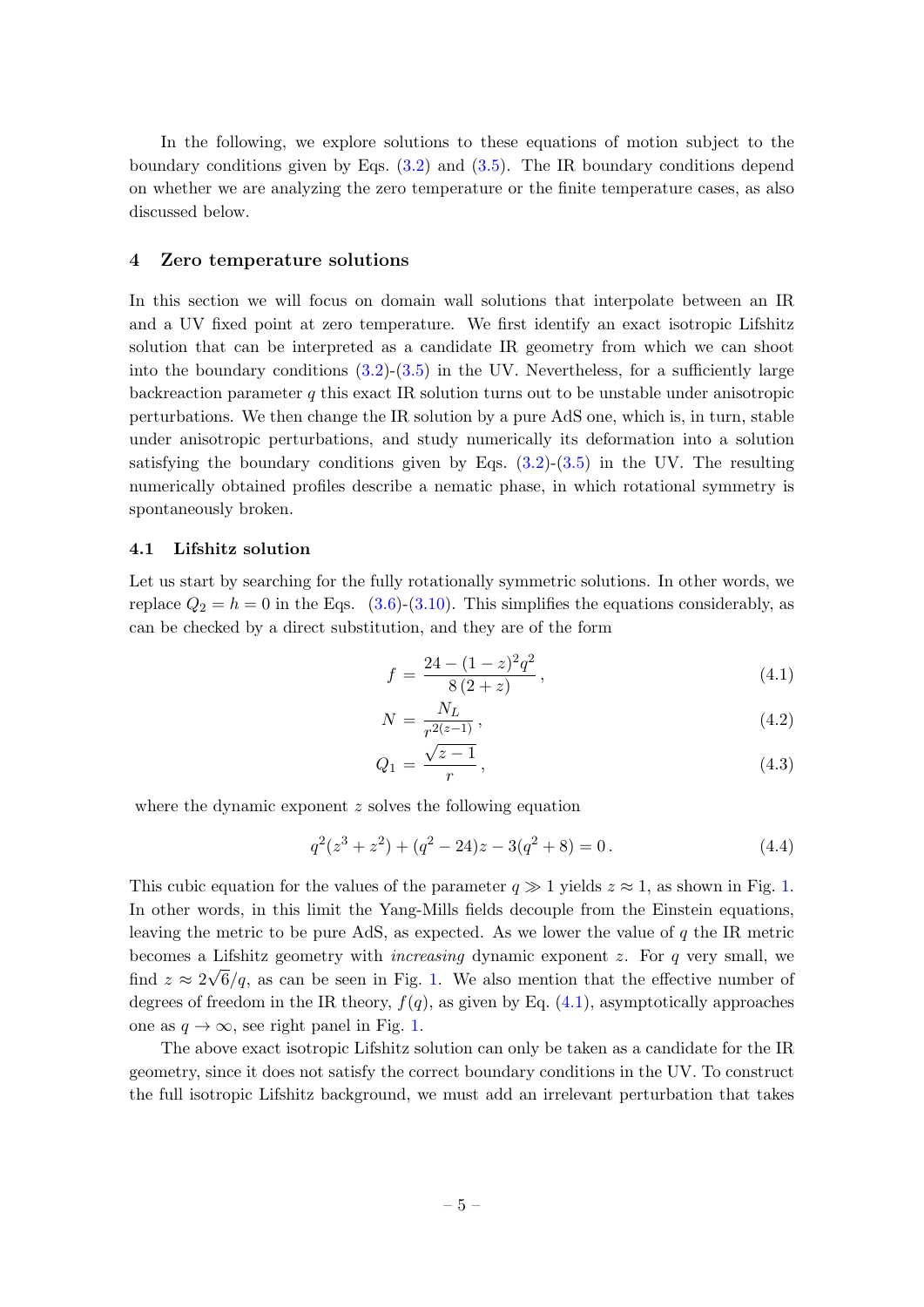

<span id="page-6-0"></span>**Figure 1.** Left: Dynamical critical exponent z as a function of the backreaction parameter q, as given by Eq.  $(4.4)$ . Right: The number of the degrees of freedom f, given by Eq.  $(4.1)$ , as a function of the backreaction parameter q. In both plots, the gray region corresponds to values  $q > q_c$  for which the Lifshitz solution is unstable.

the solution away from the one described by Eqs.  $(4.1)-(4.3)$  $(4.1)-(4.3)$  $(4.1)-(4.3)$ , and triggers an RG flow towards the original relativistic UV fixed point, given by Eqs.  $(3.2)-(3.5)$  $(3.2)-(3.5)$  $(3.2)-(3.5)$ .

However, as we will show next, such an isotropic Lifshitz background is generically unstable towards a nematic phase [\[85\]](#page-18-7), thus explicitly breaking the rotational symmetry and featuring  $z = 1$ , for large enough q. Hence the full geometry we found is strictly speaking unstable, and as such can only approximate an intermediate scaling regime [\[86–](#page-18-8) [88\]](#page-18-9).

To study the stability of the isotropic Lifshitz background, we expand the equations of motion around its exact IR form  $(4.1)-(4.3)$  $(4.1)-(4.3)$  $(4.1)-(4.3)$  to linear order. In particular, the one corresponding to  $Q_2$  can be solved by

$$
Q_2 \approx c_+ r^{\Delta_+} + c_- r^{\Delta_-} \tag{4.5}
$$

where  $c_{\pm}$  are arbitrary constants, and the exponents  $\Delta_{\pm}$  read

<span id="page-6-1"></span>
$$
\Delta_{\pm} = \frac{1}{2} \left( z \pm \sqrt{z^2 - \frac{q^2}{f} \sqrt{z - 1}} \right). \tag{4.6}
$$

These constants represent the effective conformal dimension of the dual operator in the deep IR. A sufficient condition indicating an instability is satisfied when such an effective dimension becomes complex, as it happens here for  $q \gtrsim q_c \approx 1.00785$ . As we will see, such an instability may still appear for  $q \lesssim q_c$  at the nonlinear level. In Figure [2](#page-7-1) we show  $\Delta_{\pm}$ as a function of  $q$  for the range of  $q$  where the solutions are real.

We have found so far that the isotropic Lifshitz background is generically unstable for large enough values of  $q$ . Later on, we will heat up the system and show how the form given by Eqs. [\(4.1\)](#page-5-2)-[\(4.3\)](#page-5-2) plays an important role at intermediate temperature scales, leaving its imprint on the behavior of the entropy as a function of the temperature.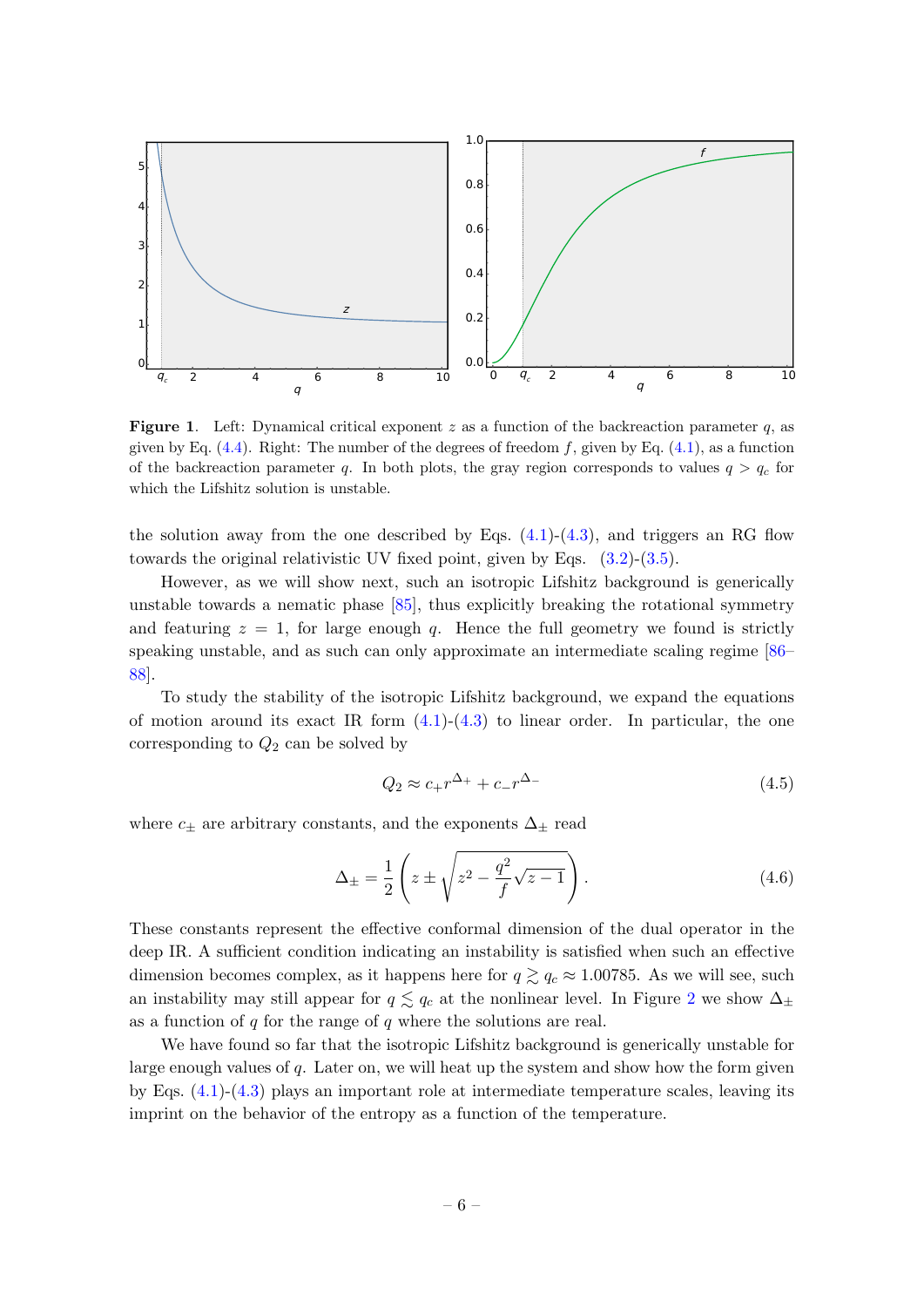

<span id="page-7-1"></span>Figure 2. Exponents  $\Delta_{\pm}$  as a function of the backreaction parameter q, given by Eq. [\(4.6\)](#page-6-1). The upper (solid) line is to the  $\Delta_+$  curve, while the lower (dotted) one corresponds to the  $\Delta_-$ . As before, the gray region corresponds to values  $q > q_c$  for which the Lifshitz solution is unstable.

#### <span id="page-7-0"></span>4.2 Nematic domain walls

Since for large enough  $q$  the IR region of the isotropic Lifshitz solution becomes unstable, in order to find the stable background we need to replace such an IR form by a stable one. To this end, we choose constant IR values for all the functions  $f = 1, N = N_n, Q_1 = Q_2$  $Q_n, h = h_n$ . This corresponds to pure AdS, since a constant h can be removed by a change of variables, and the same can be done with constants  $Q_1$  and  $Q_2$  by applying a gauge transformation. In other words, the exact conformal invariance  $z = 1$  is recovered in the IR. This is no longer true as we extend the solution towards the UV

<span id="page-7-2"></span>
$$
f \approx 1 - \frac{2Q_p^2}{p} r^3 e^{-2pr} + \dots, \qquad (4.7)
$$

$$
N \approx N_n + \frac{2N_n Q_p^2}{p} r^3 e^{-2pr} + \dots, \qquad (4.8)
$$

$$
Q_1 \approx Q_n + \frac{Q_p}{p} e^{-pr} + \dots \,, \tag{4.9}
$$

$$
Q_2 \approx Q_n - \frac{Q_p}{p} e^{-pr} + \dots \,,\tag{4.10}
$$

$$
h \approx h_n + \frac{(1 + h_n)^{3/2} Q_p^2}{p} r^2 e^{-2pr} + \dots \tag{4.11}
$$

In this expansion  $p = qQ_n/$ √  $\overline{1+h_n}$ , and the non-trivial dependence in r is just an expansion in powers of r and  $exp(-pr)$ . Now we can integrate numerically away from the IR towards the desired UV using  $Q_p$ ,  $h_n$ ,  $N_n$  as shooting parameters. We can shoot towards any numerical value for  $m_*$  since the residual scaling symmetry allows us to reabsorb its numerical value. Hence, the value of  $Q_n$  can be set to any non-zero numerical value, and we do not use it to shoot. An example of the profile for the field is shown in Figure [3.](#page-8-0)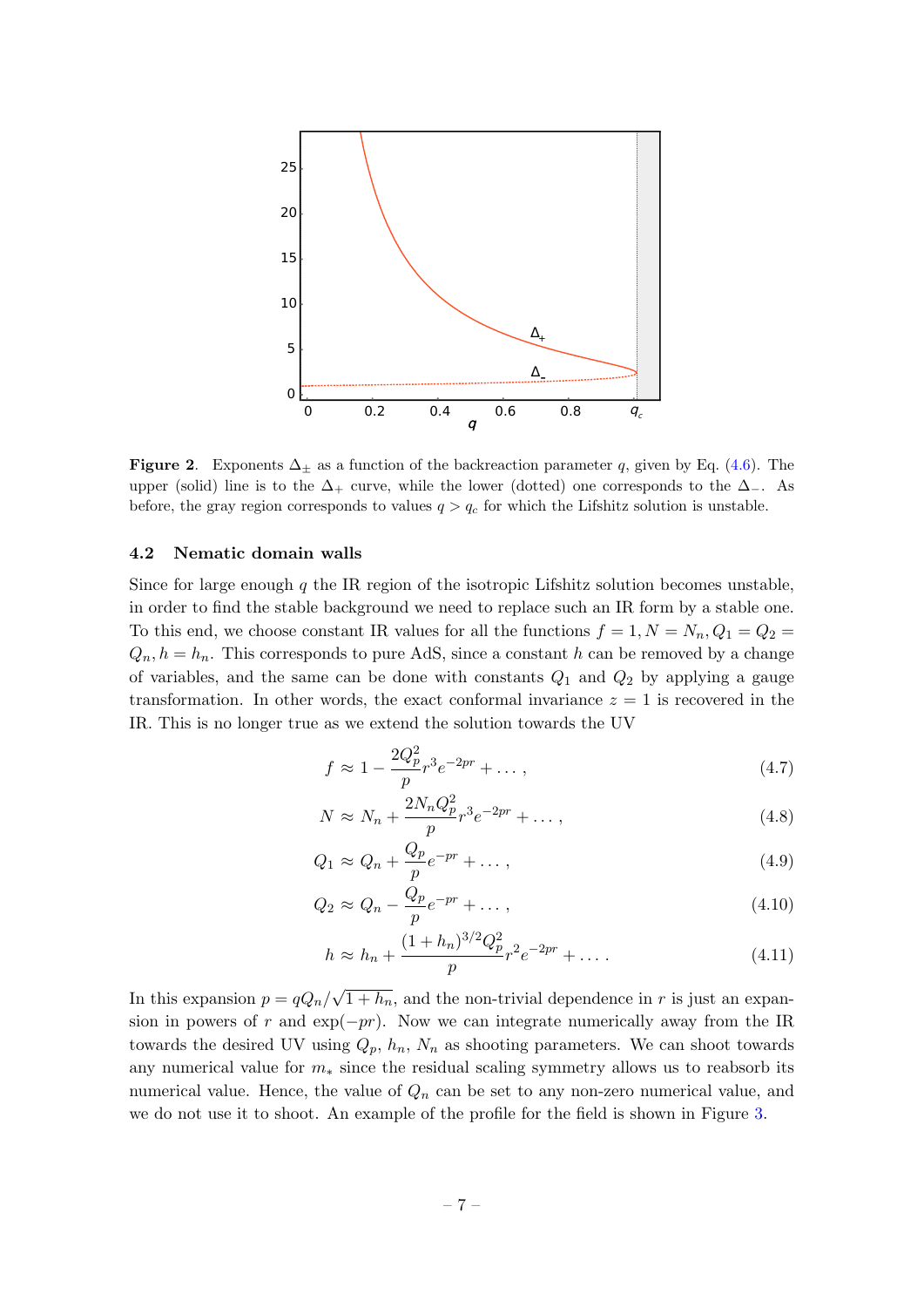

<span id="page-8-0"></span>**Figure 3.** Radial profiles for a nematic domain wall at  $q = 2$ . Left:  $Q_1$  (upper line) and  $Q_2$  (lower line). Right: The functions f (upper line), N (middle line) and  $-h$  (lower line). These profiles are given by integrating from Eqs  $(4.7)-(4.11)$  $(4.7)-(4.11)$  $(4.7)-(4.11)$ .



<span id="page-8-1"></span>Figure 4. The coefficient  $N_n$  of equation [\(4.8\)](#page-7-2) gets fixed after shooting towards the desired UV boundary conditions  $(3.5)$ . We plot its value as a function of the backreaction parameter q to see that solutions still exist below  $q_c$ , but the numerical value of  $N_n$  becomes highly suppressed.

As the parameter q is decreasing, we find solutions up to  $q \ge 0.5362$ , which is below the critical value  $q \approx 1.00785$  suggested by the linear IR behavior. We were not able to determine whether solutions beyond that critical value exist, since the numerical compu-tations become too challenging in that regime. From Fig. [4](#page-8-1) we may conclude that as  $z$ increases and  $q$  thus decreases, the numerical computations become problematic. This is so because the numerical value of  $N_n$  becomes smaller and smaller, with the form that can be fitted by a function  $\log N_n \approx 29 - 23.3/q$ .

Finally we would like to comment that the IR [\(4.7\)](#page-7-2) corresponds to and AdS geometry with the same radius than the UV which represents a so called "Boomerang RG flow" [\[87\]](#page-18-10). Since our relevant deformation breaks Lorentz invariance it escapes the hypothesis of holographic c-theorems [\[89,](#page-18-11) [90\]](#page-18-12).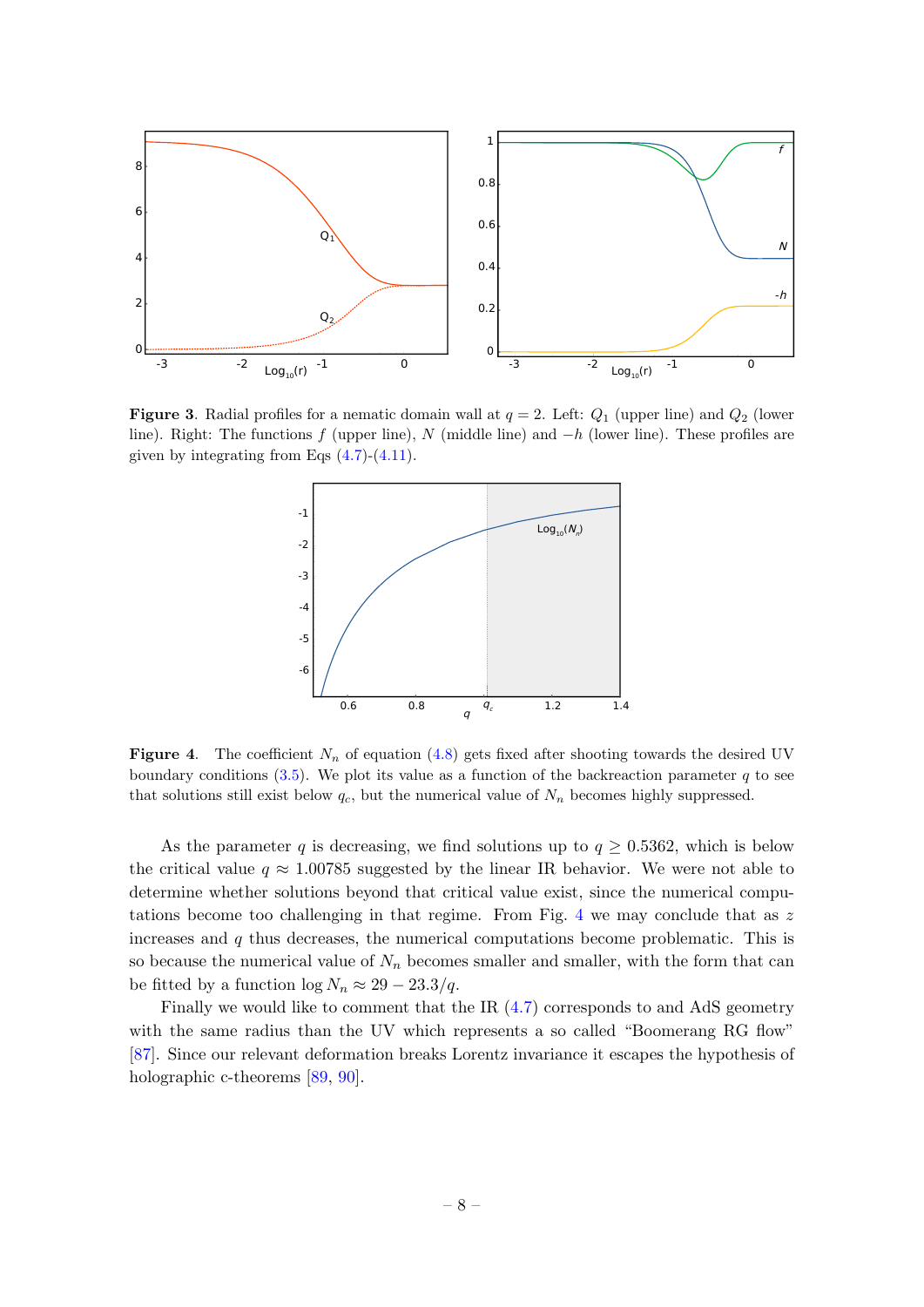#### <span id="page-9-0"></span>5 Heating up: Finite-temperature solutions

Now we turn to study finite temperature solutions, characterized by the presence of a black hole horizon at some finite value of the radial coordinate  $r = r_h$  where  $f(r_h) = 0$ . The dual theory has a finite temperature which is determined by the near horizon expansion

$$
f \approx \frac{4\pi T}{\sqrt{N_h}} (r_h - r) + \dots \tag{5.1}
$$

$$
N \approx N_h + \dots \tag{5.2}
$$

$$
Q_1 \approx Q_{1h} + \dots \tag{5.3}
$$

$$
Q_2 \approx Q_{2h} + \dots \tag{5.4}
$$

$$
h \approx h_h + \dots \tag{5.5}
$$

The temperature that satisfies the equations of motion close to the horizon is of the form

$$
T = \frac{\sqrt{N_h} \left(-12 + 12h_h^2 + \frac{1}{2}q^2(Q_{1h}^2 - Q_{2h}^2)r_h^4\right)}{16\pi(h_h^2 - 1)r_h}.
$$
\n(5.6)

In holography, it is then natural to fix q and use  $T/m_*$  as the dimensionless tuning parameter to explore the phase diagram. At high  $T/m_*$  we only find rotational invariant solutions. From the scaling of the entropy with respect to the temperature  $S \sim T^{2/z}$  we can read off the dynamical exponent, see Fig. [5.](#page-10-0) This analysis then confirms that the solutions interpolate from  $z = 1$  in the UV to  $z \approx 2.4$  (we set  $q = 2$  in the numerical computations) at low temperatures, in agreement with our previous findings at  $T = 0$ . For low enough temperatures, at certain  $T = T_c$  the system undergoes a second order phase transition towards a nematic phase. In Fig. [5](#page-10-0) we show the order parameter  $J_{xy}$ , defined as the subleading term in the near boundary expansion of  $Q_2$ , as a function of the temperature. Furthermore, we checked from the on-shell action that the xy-nematic solution is preferred. The sub-leading coefficient in the  $Q_1$  expansion will be non-zero for any value of  $T/m_*$  as the operator has an explicit source turned on. In the low temperature regime, we observe a scaling of the entropy that is consistent with the dynamic exponent  $z = 1$  for the xy-nematic solutions.

We carried out the previous analysis at fixed parameter  $q$ . On the other hand, as the parameter q decreases, which implies an increasing the dynamical exponent  $z$ , the critical temperature gets smaller, making the nematic condensate less and less favored, as we show in Figure [6.](#page-10-1) This behavior nicely fits the expectations form our  $T = 0$  analysis, but seems to contradict what could have been expected from a purely perturbative point of view. In general, one expects that as the density of states increases with the dynamical exponent, instabilities are enhanced at large z. This behavior looks rather puzzling but it may originate from the strongly coupled nature of the system, circumventing the expectations based on the weak coupling (perturbative) and single particle pictures.

#### <span id="page-9-1"></span>5.1 Anomalous Hall effect

Now let us turn to the study of the optical conductivities of the solutions constructed above. This calculation was carried out using standard methods as outlined in references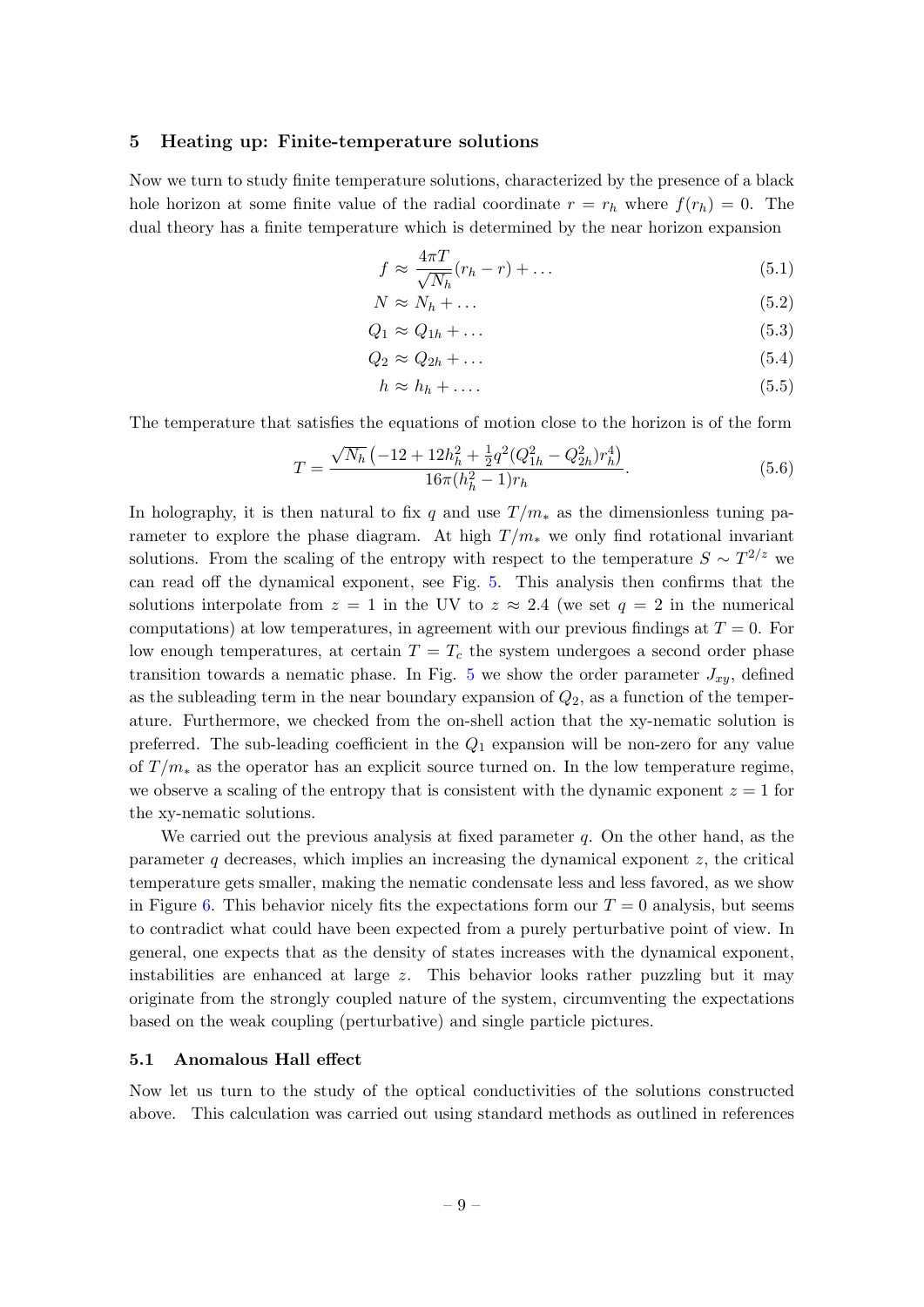

<span id="page-10-0"></span>Figure 5. Left: Dynamical critical exponent for the Lifshitz and nematic phases as a function of the temperature defined as  $z \equiv 2S/TS'$ . The curves correspond to the  $q = 2$  solution. Right: Order parameter  $J_{xy}$ , defined as the subleading term in the near boundary expansion of  $Q_2$ , as a function of the temperature.



<span id="page-10-1"></span>Figure 6. Phase diagram in the temperature versus dynamical critical exponent plane. We see that the critical temperature for the nematic phase decreases as the value of the critical exponent increases. The horizontal axis corresponds to  $z = z(q)$ , defined as a solution to Eq. [\(4.4\)](#page-5-3)

[\[91,](#page-18-13) [92\]](#page-18-14). We consider a linear perturbation of the form

$$
\delta A = e^{-i\omega t} \left( a_x(r) dx + a_y(r) dy \right) , \qquad (5.7)
$$

giving the following equation for the  $a_x$  component

<span id="page-10-2"></span>
$$
a''_x = \left(-\frac{f'}{f} - \frac{N'}{2N}\right)a'_x - \frac{\omega^2}{f^2N}a_x + \frac{h}{1-h^2}a'_y.
$$
 (5.8)

Since the xy-nematic phase is invariant under  $x \to y$ ,  $y \to x$ , the equation of motion for  $a_y$ is obtained from the above one by the exchange  $a_y \to a_x, a_x \to a_y$ . Notably, the xy-nematic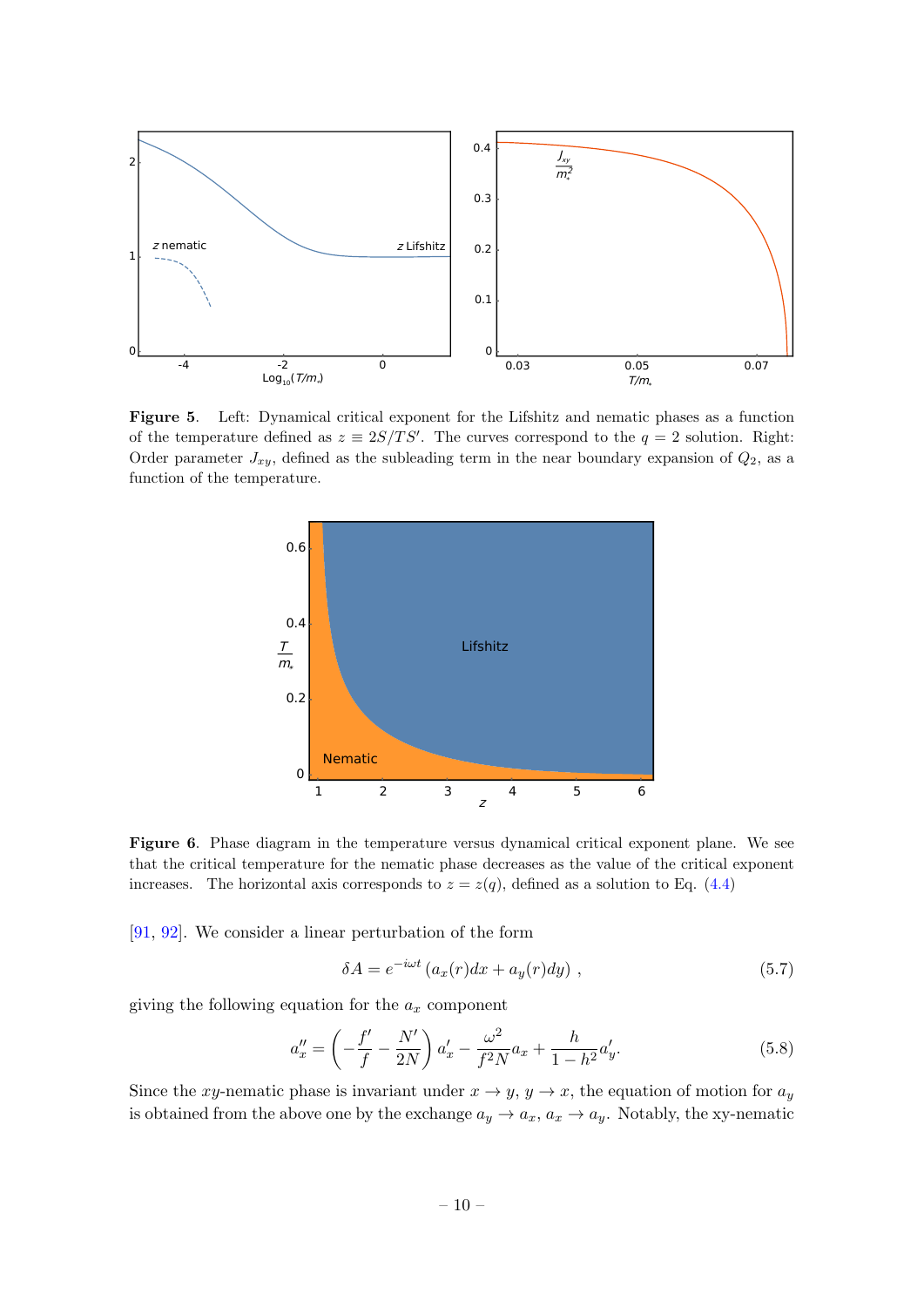

<span id="page-11-0"></span>Figure 7. Top panels: real (left) and imaginary (right) parts of the conductivity  $\sigma_{xx}$  as a function of the frequency for various values of  $T/T_c$ . Bottom panels: real (left) and imaginary (right) parts of the Hall conductivity  $\sigma_{xy}$  as a function of the frequency for various values of  $T/T_c$ .

background couples the fields  $a_x$  and  $a_y$  as is evident from the last term in Eq. [\(5.8\)](#page-10-2). In turn, this gives rise to a non-zero anomalous Hall conductivity.

iω

Imposing infalling boundary conditions at the horizon

$$
a_i \approx a_{i(h)}(r - r_h)^{\frac{\alpha}{4\pi T}} + \dots \tag{5.9}
$$

we are left with two free coefficients at the horizon,  $a_{x(h)}$  and  $a_{y(h)}$ , which we can use to get two independent solutions to the equations of motion. That will suffice to obtain the conductivity matrix  $\sigma$ 

$$
J_i = \sigma_{ij} E^j \tag{5.10}
$$

where we can read the currents  $J_i$  from the subleading behavior for  $a_i$  near the boundary, while the electric field is obtained from the leading behavior of  $a_i$ . We show the resulting conductivities in Fig. [7.](#page-11-0)

For large  $\omega$  we find  $\sigma_{xx} \to 1$  and  $\sigma_{xy} = 0$ , since the CFT governs the UV physics. At intermediate and low frequencies, on the other hand, both conductivities change from being featureless in the normal phase to oscillatory behavior as we dive deep into the nematic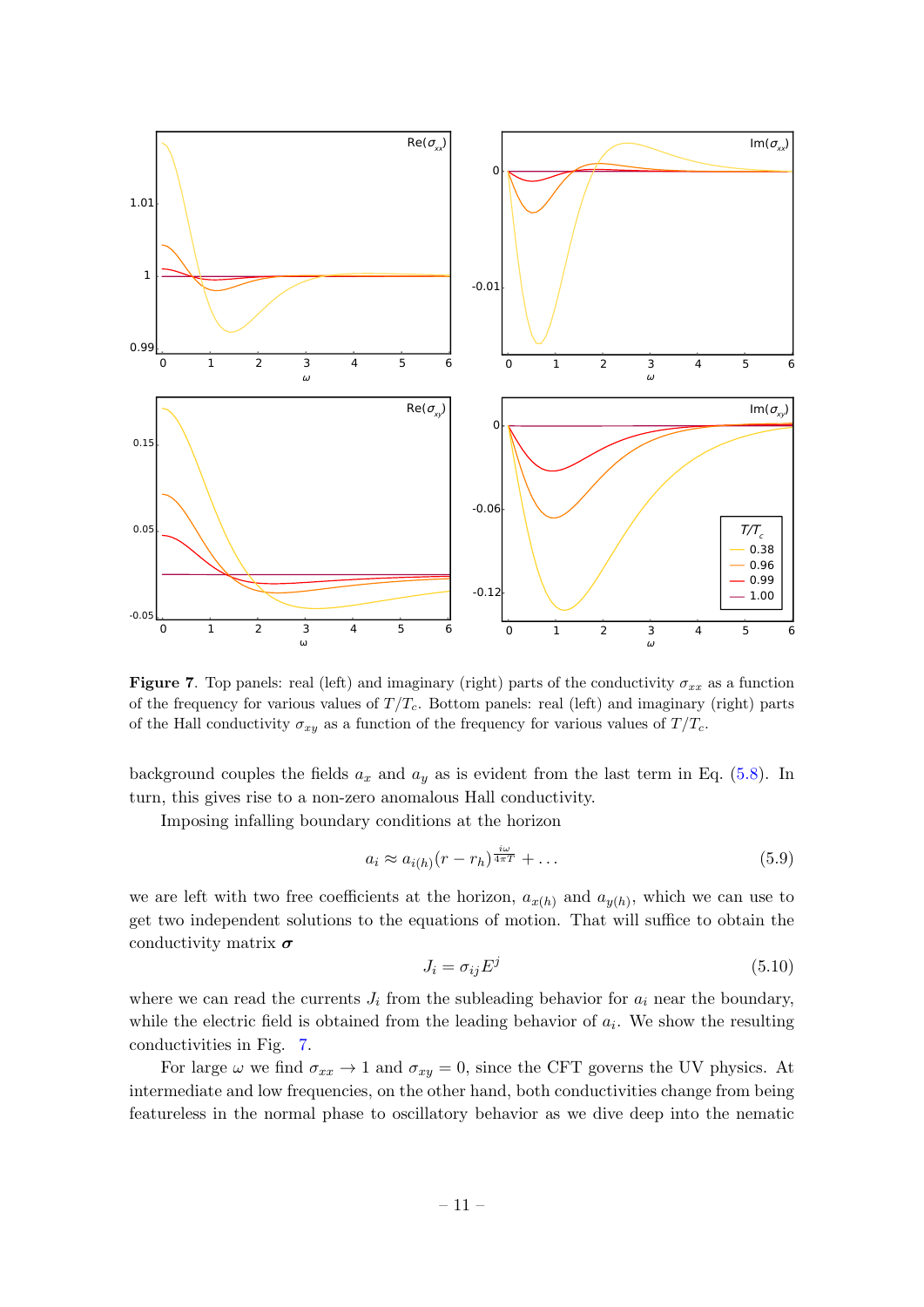phase. Furthermore,  $\sigma_{xx}$  develops a Drude like peak, as we show in the top panels of Fig. [7](#page-11-0) . A plausible explanation for this kind of shift in the spectral weight in the absence of momentum dissipation might be related to some additional effects, such as the formation of Fermi pockets in the nematic phase, as suggested for a condensed matter model [\[80\]](#page-18-2).

Interestingly, the anomalous Hall DC conductivity  $\sigma_{xy}^{DC} = \sigma_{xy}(\omega \to 0)$  has a non-zero real part which increases as the temperature is lowered and therefore the system is entering deeper into the nematic phase. We observe that such anomalous conductivity is a good indicator for the nematic phase [\[76\]](#page-17-3), see Fig. [8.](#page-12-1)



<span id="page-12-1"></span>**Figure 8.** DC conductivities, defined as  $\sigma_{ij}^{DC} \equiv \sigma_{ij}(\omega \to 0)$ , as a function of  $T/m_*$ .

### <span id="page-12-0"></span>6 Conclusions and outlook

In summary, we here provided an explicit construction of flat bands within a holographic setup which explicitly takes into account the symmetries of the free Dirac fermions, and that includes the backreaction. As we showed, a nematic instability can emerge from the flat bands constructed in this manner, which exhibits anomalous Hall conductance. Finally, the off-diagonal optical conductivity in the nematic phase features a Drude-like shift of the spectral weight.

The analysis of the flat bands introduced in this paper can be extended in several directions. First, one can add the chemical potential and study the instabilities in this setting. In particular, it would be interesting to see whether the nematic instability survives at a finite chemical potential. Furthermore, adding a charged operator under the global  $U(1)$  symmetry in this setting would allow to study the interplay between the nematic phases and a holographic superconducting order [\[93,](#page-18-15) [94\]](#page-18-16), which we plan to study in a future. Also, as we are claiming to have an approximately flat band at an intermediate scale, it would be interesting to compute fermionic Green functions [\[95–](#page-18-17)[97\]](#page-18-18). For instance, we could explicitly check the presence of Fermi pockets in the nematic phase within this setup. The dynamics of the universal sector related to these fermions will be given by a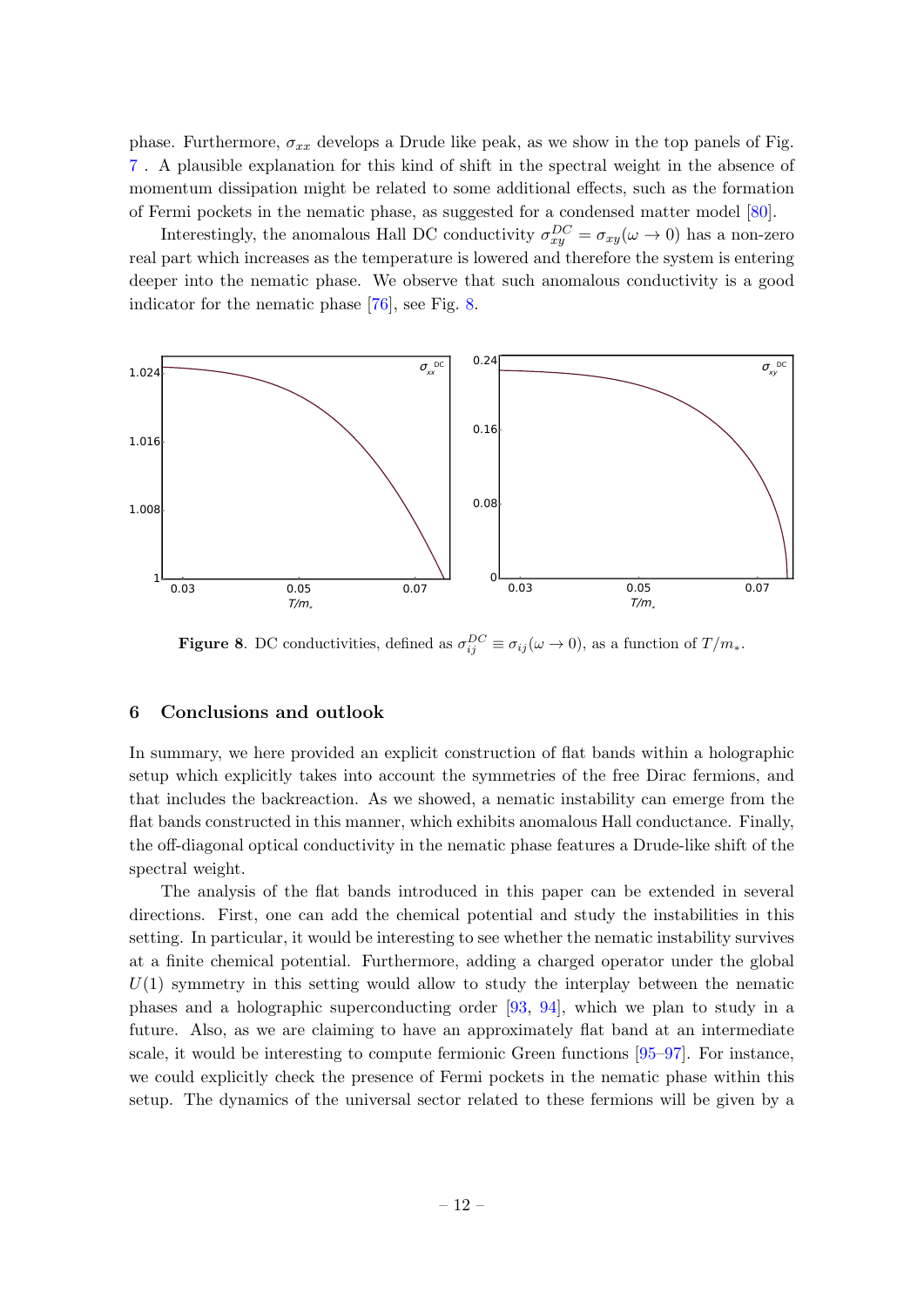couple of Dirac fermions in the bulk with the correct charges with respect to the  $U(2)$ gauge symmetry. Finally, constructions from string theory should give further control of the dual field theory we are dealing with [\[98–](#page-19-0)[101\]](#page-19-1).

### Acknowledgments

We would like to thank Jere Aguilera-Damia, Daniel Areán Byron, Matteo Baggioli, Karl Landsteiner, Yan Liu and Ya-Wen Sun for correspondence. This work was supported in part by the Swedish Research Council, Grant No. VR 2019-04735 (V.J.) and Fondecyt (Chile) Grant No. 1200399 (R.S.-G.). This work has been funded by the CONICET grants PIP-2017-1109 and PUE 084 "Búsqueda de Nueva Física", and UNLP grants PID-X791  $(I.S.L.$  and  $N.E.G.).$ 

## References

- <span id="page-13-0"></span>[1] J. Zaanen, Y. Liu, Y.-W. Sun and K. Schalm, Holographic Duality in Condensed Matter Physics. Cambridge University Press, 2015.
- <span id="page-13-1"></span>[2] S. A. Hartnoll, A. Lucas and S. Sachdev, Holographic quantum matter. MIT press, 2018.
- <span id="page-13-2"></span>[3] Y. Cao, V. Fatemi, A. Demir, S. Fang, S. L. Tomarken, J. Y. Luo et al., Correlated insulator behaviour at half-filling in magic-angle graphene superlattices, [Nature](https://doi.org/10.1038/nature26154) 556 (2018) [80](https://doi.org/10.1038/nature26154) [[1802.00553](https://arxiv.org/abs/1802.00553)].
- <span id="page-13-3"></span>[4] Y. Cao, V. Fatemi, S. Fang, K. Watanabe, T. Taniguchi, E. Kaxiras et al., Unconventional superconductivity in magic-angle graphene superlattices, Nature 556 [\(2018\) 43.](https://doi.org/10.1038/nature26160)
- <span id="page-13-4"></span>[5] J. W. Venderbos and R. M. Fernandes, Correlations and electronic order in a two-orbital honeycomb lattice model for twisted bilayer graphene, Phys. Rev. B 98 [\(2018\) 245103](https://doi.org/10.1103/PhysRevB.98.245103) [[1808.10416](https://arxiv.org/abs/1808.10416)].
- [6] L. Rademaker and P. Mellado, Charge-transfer insulation in twisted bilayer graphene, [Phys.](https://doi.org/10.1103/PhysRevB.98.235158) Rev. B 98 [\(2018\) 235158](https://doi.org/10.1103/PhysRevB.98.235158) [[1805.05294](https://arxiv.org/abs/1805.05294)].
- [7] F. Guinea and N. R. Walet, Electrostatic effects, band distortions, and superconductivity in twisted graphene bilayers, PNAS 115 [\(2018\) 13174](https://doi.org/10.1073/pnas.1810947115) [[1806.05990](https://arxiv.org/abs/1806.05990)].
- [8] H. Guo, X. Zhu, S. Feng and R. T. Scalettar, Pairing symmetry of interacting fermions on a twisted bilayer graphene superlattice, Phys. Rev. B 97 [\(2018\) 235453](https://doi.org/10.1103/PhysRevB.97.235453) [[1804.00159](https://arxiv.org/abs/1804.00159)].
- [9] J. Kang and O. Vafek, Symmetry, maximally localized wannier states, and a low-energy model for twisted bilayer graphene narrow bands, Phys. Rev. X 8 [\(2018\) 031088](https://doi.org/10.1103/PhysRevX.8.031088) [[1805.04918](https://arxiv.org/abs/1805.04918)].
- [10] M. Koshino, N. F. Yuan, T. Koretsune, M. Ochi, K. Kuroki and L. Fu, Maximally localized wannier orbitals and the extended hubbard model for twisted bilayer graphene, [Phys. Rev. X](https://doi.org/10.1103/PhysRevX.8.031087) 8 [\(2018\) 031087](https://doi.org/10.1103/PhysRevX.8.031087) [[1805.06819](https://arxiv.org/abs/1805.06819)].
- [11] D. M. Kennes, J. Lischner and C. Karrasch, *Strong correlations and*  $d + id$  *superconductivity* in twisted bilayer graphene, Phys. Rev. B 98 [\(2018\) 241407](https://doi.org/10.1103/PhysRevB.98.241407) [[1805.06310](https://arxiv.org/abs/1805.06310)].
- [12] C.-C. Liu, L.-D. Zhang, W.-Q. Chen and F. Yang, *Chiral spin density wave and*  $d+i$  *d* superconductivity in the magic-angle-twisted bilayer graphene, [Phys. Rev. Lett.](https://doi.org/10.1103/PhysRevLett.121.217001) 121 (2018) [217001](https://doi.org/10.1103/PhysRevLett.121.217001) [[1804.10009](https://arxiv.org/abs/1804.10009)].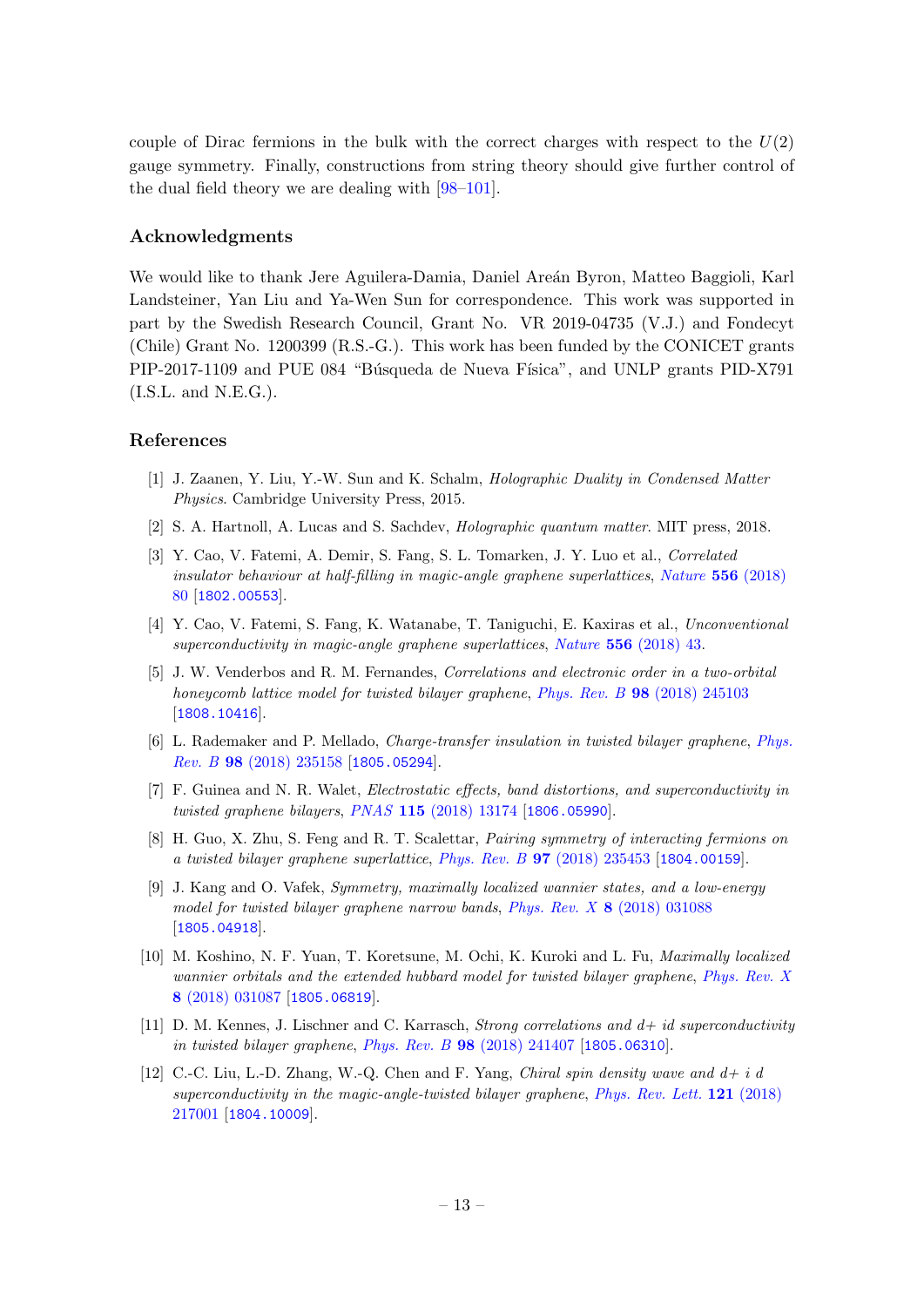- [13] M. Ochi, M. Koshino and K. Kuroki, Possible correlated insulating states in magic-angle twisted bilayer graphene under strongly competing interactions, [Phys. Rev. B](https://doi.org/10.1103/PhysRevB.98.081102) 98 (2018) [081102](https://doi.org/10.1103/PhysRevB.98.081102) [[1805.09606](https://arxiv.org/abs/1805.09606)].
- [14] F. Wu, A. MacDonald and I. Martin, Theory of phonon-mediated superconductivity in twisted bilayer graphene, [Phys. Rev. Lett.](https://doi.org/10.1103/PhysRevLett.121.257001) **121** (2018) 257001 [[1805.08735](https://arxiv.org/abs/1805.08735)].
- [15] N. F. Yuan and L. Fu, Model for the metal-insulator transition in graphene superlattices and beyond, Phys. Rev. B 98 [\(2018\) 045103](https://doi.org/10.1103/PhysRevB.98.045103) [[1803.09699](https://arxiv.org/abs/1803.09699)].
- [16] J. Kang and O. Vafek, Strong coupling phases of partially filled twisted bilayer graphene narrow bands, [Phys. Rev. Lett.](https://doi.org/10.1103/PhysRevLett.122.246401) **122** (2019) 246401 [[1810.08642](https://arxiv.org/abs/1810.08642)].
- [17] K. Seo, V. N. Kotov and B. Uchoa, Ferromagnetic mott state in twisted graphene bilayers at the magic angle, [Phys. Rev. Lett.](https://doi.org/10.1103/PhysRevLett.122.246402) 122 (2019) 246402 [[1812.02550](https://arxiv.org/abs/1812.02550)].
- [18] J. Ahn, S. Park and B.-J. Yang, Failure of nielsen-ninomiya theorem and fragile topology in two-dimensional systems with space-time inversion symmetry: application to twisted bilayer graphene at magic angle, Phys. Rev. X 9 [\(2019\) 021013](https://doi.org/10.1103/PhysRevX.9.021013) [[1808.05375](https://arxiv.org/abs/1808.05375)].
- [19] J. Gonzalez and T. Stauber, Kohn-luttinger superconductivity in twisted bilayer graphene, [Phys. Rev. Lett.](https://doi.org/10.1103/PhysRevLett.122.026801) 122 (2019) 026801 [[1807.01275](https://arxiv.org/abs/1807.01275)].
- [20] K. Hejazi, C. Liu, H. Shapourian, X. Chen and L. Balents, Multiple topological transitions in twisted bilayer graphene near the first magic angle, Phys. Rev. B 99 [\(2019\) 035111](https://doi.org/10.1103/PhysRevB.99.035111) [[1808.01568](https://arxiv.org/abs/1808.01568)].
- [21] K. Hejazi, C. Liu and L. Balents, Landau levels in twisted bilayer graphene and semiclassical orbits, Phys. Rev. B 100 [\(2019\) 035115](https://doi.org/10.1103/PhysRevB.100.035115) [[1903.11563](https://arxiv.org/abs/1903.11563)].
- [22] T. Huang, L. Zhang and T. Ma, Antiferromagnetically ordered mott insulator and  $d+i\ell$ superconductivity in twisted bilayer graphene: A quantum monte carlo study, [Science](https://doi.org/10.1016/j.scib.2019.01.026) Bulletin 64 [\(2019\) 310](https://doi.org/10.1016/j.scib.2019.01.026) [[1804.06096](https://arxiv.org/abs/1804.06096)].
- [23] B. Lian, Z. Wang and B. A. Bernevig, Twisted bilayer graphene: a phonon-driven superconductor, *[Phys. Rev. Lett.](https://doi.org/10.1103/PhysRevLett.122.257002)* **122** (2019) 257002 [[1807.04382](https://arxiv.org/abs/1807.04382)].
- [24] Y.-Z. You and A. Vishwanath, Superconductivity from valley fluctuations and approximate so  $(4)$  symmetry in a weak coupling theory of twisted bilayer graphene, [npj Quantum](https://doi.org/10.1038/s41535-019-0153-4) [Materials](https://doi.org/10.1038/s41535-019-0153-4) 4 (2019) 1 [[1805.06867](https://arxiv.org/abs/1805.06867)].
- [25] H. C. Po, L. Zou, T. Senthil and A. Vishwanath, Faithful tight-binding models and fragile topology of magic-angle bilayer graphene, Phys. Rev. B 99 [\(2019\) 195455](https://doi.org/10.1103/PhysRevB.99.195455) [[1808.02482](https://arxiv.org/abs/1808.02482)].
- [26] B. Roy and V. Juričić, Unconventional superconductivity in nearly flat bands in twisted bilayer graphene, Phys. Rev. B 99 [\(2019\) 121407](https://doi.org/10.1103/PhysRevB.99.121407) [[1803.11190](https://arxiv.org/abs/1803.11190)].
- [27] G. Tarnopolsky, A. J. Kruchkov and A. Vishwanath, Origin of magic angles in twisted bilayer graphene, [Phys. Rev. Lett.](https://doi.org/10.1103/PhysRevLett.122.106405) 122 (2019) 106405 [[1808.05250](https://arxiv.org/abs/1808.05250)].
- [28] F. Wu, E. Hwang and S. D. Sarma, Phonon-induced giant linear-in-t resistivity in magic angle twisted bilayer graphene: Ordinary strangeness and exotic superconductivity, [Phys.](https://doi.org/10.1103/PhysRevB.99.165112) Rev. B 99 [\(2019\) 165112](https://doi.org/10.1103/PhysRevB.99.165112) [[1811.0492](https://arxiv.org/abs/1811.0492)].
- [29] N. Bultinck, E. Khalaf, S. Liu, S. Chatterjee, A. Vishwanath and M. P. Zaletel, Ground state and hidden symmetry of magic-angle graphene at even integer filling, [Phys. Rev. X](https://doi.org/10.1103/PhysRevX.10.031034) 10 [\(2020\) 031034](https://doi.org/10.1103/PhysRevX.10.031034) [[1911.02045](https://arxiv.org/abs/1911.02045)].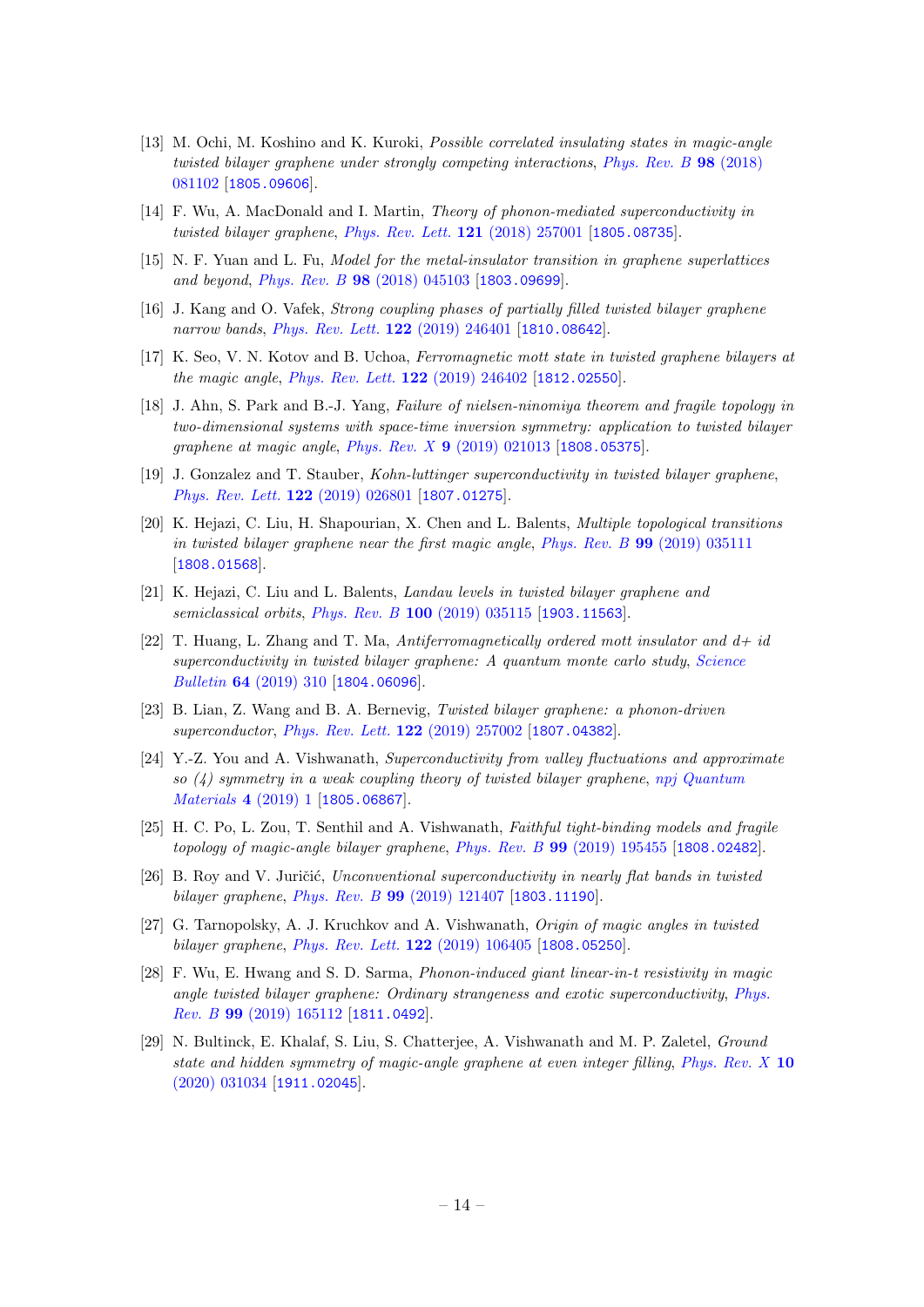- [30] R. M. Fernandes and J. W. Venderbos, Nematicity with a twist: Rotational symmetry breaking in a moiré superlattice, [Science Advances](https://doi.org/10.1126/sciadv.aba8834)  $6$  (2020) eaba8834 [[1911.11367](https://arxiv.org/abs/1911.11367)].
- [31] A. Abouelkomsan, Z. Liu and E. J. Bergholtz, Particle-hole duality, emergent fermi liquids, and fractional chern insulators in moiré flatbands, [Phys. Rev. Lett.](https://doi.org/10.1103/PhysRevLett.124.106803)  $124$  (2020) 106803 [[1912.04907](https://arxiv.org/abs/1912.04907)].
- [32] B. A. Bernevig, Z. Song, N. Regnault and B. Lian, Tbg i: Matrix elements, approximations, perturbation theory and a kp 2-band model for twisted bilayer graphene, arXiv preprint arXiv:2009.11301 (2020) [[2009.11301](https://arxiv.org/abs/2009.11301)].
- [33] B. A. Bernevig, Z. Song, N. Regnault and B. Lian, The iii: Interacting hamiltonian and exact symmetries of twisted bilayer graphene, arXiv preprint arXiv:2009.12376 (2020) [[2009.12376](https://arxiv.org/abs/2009.12376)].
- [34] B. A. Bernevig, B. Lian, A. Cowsik, F. Xie, N. Regnault and Z.-D. Song, Tbg v: Exact analytic many-body excitations in twisted bilayer graphene coulomb hamiltonians: Charge gap, goldstone modes and absence of cooper pairing, arXiv preprint arXiv:2009.14200 (2020) [[2009.14200](https://arxiv.org/abs/2009.14200)].
- [35] T. Cea and F. Guinea, Band structure and insulating states driven by coulomb interaction in twisted bilayer graphene, Phys. Rev. B 102 [\(2020\) 045107](https://doi.org/10.1103/PhysRevB.102.045107) [[2004.01577](https://arxiv.org/abs/2004.01577)].
- [36] M. Christos, S. Sachdev and M. S. Scheurer, Superconductivity, correlated insulators, and wess–zumino–witten terms in twisted bilayer graphene, PNAS 117 [\(2020\) 29543](https://doi.org/10.1073/pnas.2014691117) [[2007.00007](https://arxiv.org/abs/2007.00007)].
- [37] Y. Huang, P. Hosur and H. K. Pal, Quasi-flat-band physics in a two-leg ladder model and its relation to magic-angle twisted bilayer graphene, Phys. Rev. B 102 [\(2020\) 155429](https://doi.org/10.1103/PhysRevB.102.155429) [[2004.10325](https://arxiv.org/abs/2004.10325)].
- [38] J. Kang and O. Vafek, Non-abelian dirac node braiding and near-degeneracy of correlated phases at odd integer filling in magic-angle twisted bilayer graphene, [Phys. Rev. B](https://doi.org/10.1103/PhysRevB.102.035161) 102 [\(2020\) 035161](https://doi.org/10.1103/PhysRevB.102.035161) [[2002.10360](https://arxiv.org/abs/2002.10360)].
- [39] E. König, P. Coleman and A. M. Tsvelik, Spin magnetometry as a probe of stripe superconductivity in twisted bilayer graphene, Phys. Rev. B 102 [\(2020\) 104514](https://doi.org/10.1103/PhysRevB.102.104514) [[2006.10684](https://arxiv.org/abs/2006.10684)].
- [40] P. J. Ledwith, G. Tarnopolsky, E. Khalaf and A. Vishwanath, Fractional chern insulator states in twisted bilayer graphene: An analytical approach, [Phys. Rev. Res.](https://doi.org/10.1103/PhysRevResearch.2.023237) 2 (2020) 023237 [[1912.09634](https://arxiv.org/abs/1912.09634)].
- [41] B. Padhi, A. Tiwari, T. Neupert and S. Ryu, *Transport across twist angle domains in moiré* graphene, [Phys. Rev. Res.](https://doi.org/10.1103/PhysRevResearch.2.033458) 2 (2020) 033458 [[2005.02406](https://arxiv.org/abs/2005.02406)].
- [42] C. Repellin, Z. Dong, Y.-H. Zhang and T. Senthil, Ferromagnetism in narrow bands of moiré superlattices, [Phys. Rev. Lett.](https://doi.org/PhysRevLett.124.187601) 124 (2020) 187601 [[1907.11723](https://arxiv.org/abs/1907.11723)].
- [43] C. Repellin and T. Senthil, Chern bands of twisted bilayer graphene: Fractional chern insulators and spin phase transition, [Phys. Rev. Res.](https://doi.org/10.1103/PhysRevResearch.2.023238) 2 (2020) 023238 [[1912.11469](https://arxiv.org/abs/1912.11469)].
- [44] T. Soejima, D. E. Parker, N. Bultinck, J. Hauschild, M. P. Zaletel et al., Efficient simulation of moire materials using the density matrix renormalization group, [Phys. Rev. B](https://doi.org/10.1103/PhysRevB.102.205111) 102 [\(2020\) 205111](https://doi.org/10.1103/PhysRevB.102.205111) [[2009.02354](https://arxiv.org/abs/2009.02354)].
- [45] O. Vafek and J. Kang, Renormalization group study of hidden symmetry in twisted bilayer graphene with coulomb interactions, [Phys. Rev. Lett.](https://doi.org/10.1103/PhysRevLett.125.257602) 125 (2020) 257602 [[2009.09413](https://arxiv.org/abs/2009.09413)].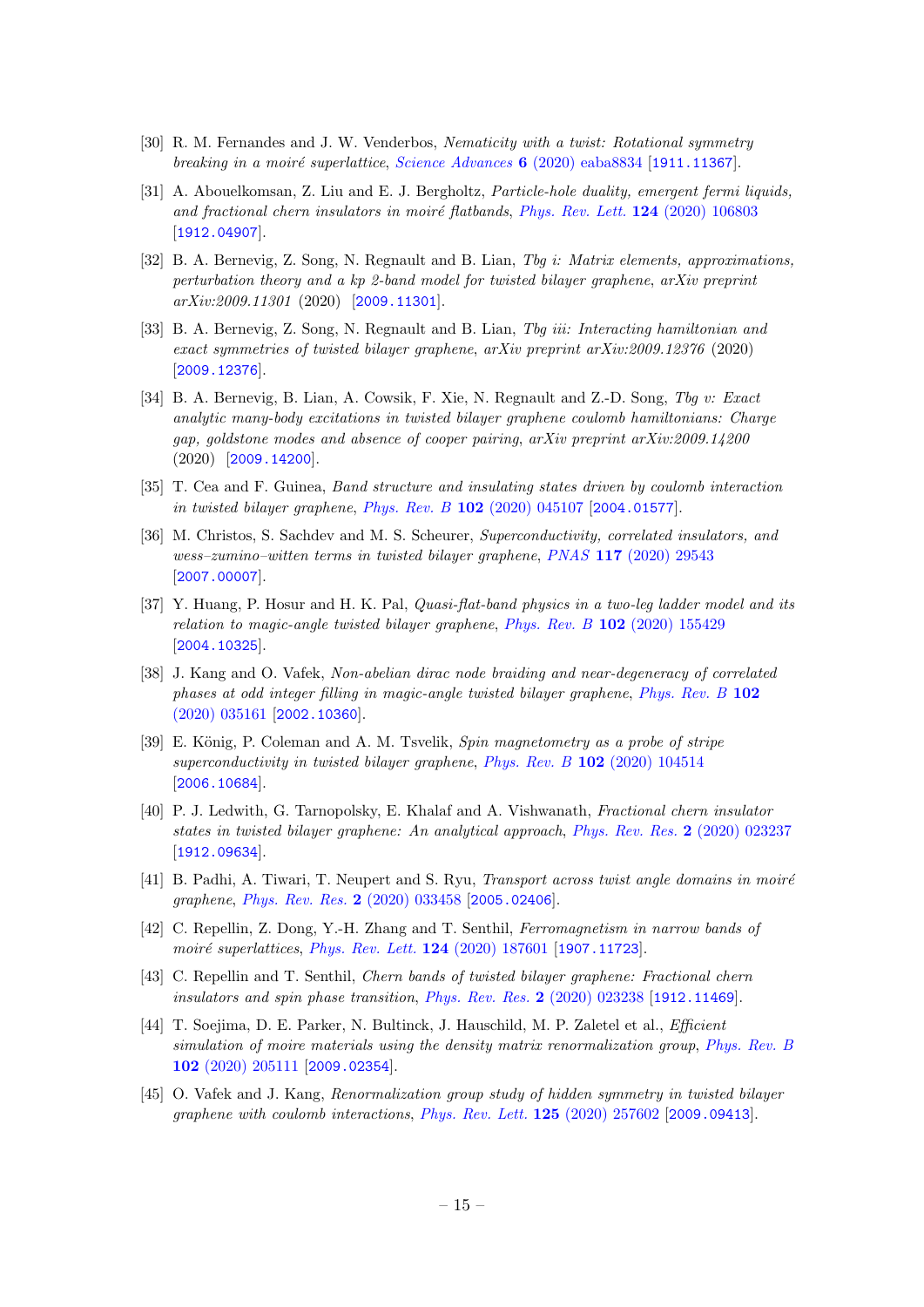- [46] F. Wu and S. D. Sarma, Collective excitations of quantum anomalous hall ferromagnets in twisted bilayer graphene, [Phys. Rev. Lett.](https://doi.org/10.1103/PhysRevLett.124.046403) 124 (2020) 046403 [[1908.05417](https://arxiv.org/abs/1908.05417)].
- [47] F. Xie, Z. Song, B. Lian and B. A. Bernevig, Topology-bounded superfluid weight in twisted bilayer graphene, [Phys. Rev. Lett.](https://doi.org/10.1103/PhysRevLett.124.167002) 124 (2020) 167002 [[1906.02213](https://arxiv.org/abs/1906.02213)].
- [48] F. Xie, A. Cowsik, Z. Son, B. Lian, B. A. Bernevig and N. Regnault, Tbg vi: An exact diagonalization study of twisted bilayer graphene at non-zero integer fillings, arXiv preprint arXiv:2010.00588 (2020) [[2010.00588](https://arxiv.org/abs/2010.00588)].
- [49] M. Xie and A. H. MacDonald, Nature of the correlated insulator states in twisted bilayer graphene, [Phys. Rev. Lett.](https://doi.org/10.1103/PhysRevLett.124.097601) 124 (2020) 097601 [[1812.04213](https://arxiv.org/abs/1812.04213)].
- [50] R. M. Fernandes and L. Fu, Charge-4e superconductivity from multi-component nematic pairing: Application to twisted bilayer graphene, arXiv preprint arXiv:2101.07943 (2021) [[2101.07943](https://arxiv.org/abs/2101.07943)].
- [51] P. Potasz, M. Xie and A. H. MacDonald, Exact diagonalization for magic-angle twisted bilayer graphene, arXiv preprint arXiv:2102.02256 (2021) [[2102.02256](https://arxiv.org/abs/2102.02256)].
- <span id="page-16-0"></span>[52] S. Liu, E. Khalaf, J. Y. Lee and A. Vishwanath, Nematic topological semimetal and insulator in magic-angle bilayer graphene at charge neutrality, [Phys. Rev. Res.](https://doi.org/10.1103/PhysRevResearch.3.013033) 3 (2021) [013033](https://doi.org/10.1103/PhysRevResearch.3.013033) [[1905.07409](https://arxiv.org/abs/1905.07409)].
- <span id="page-16-1"></span>[53] M. Yankowitz, S. Chen, H. Polshyn, Y. Zhang, K. Watanabe, T. Taniguchi et al., Tuning superconductivity in twisted bilayer graphene, Science 363 [\(2019\) 1059](https://doi.org/10.1126/science.aav1910) [[1808.07865](https://arxiv.org/abs/1808.07865)].
- [54] X. Lu, P. Stepanov, W. Yang, M. Xie, M. A. Aamir, I. Das et al., Superconductors, orbital magnets and correlated states in magic-angle bilayer graphene, Nature 574 [\(2019\) 653](https://doi.org/10.1038/s41586-019-1695-0) [[1903.06513](https://arxiv.org/abs/1903.06513)].
- [55] A. L. Sharpe, E. J. Fox, A. W. Barnard, J. Finney, K. Watanabe, T. Taniguchi et al., Emergent ferromagnetism near three-quarters filling in twisted bilayer graphene, [Science](https://doi.org/10.1126/science.aaw3780) 365 [\(2019\) 605](https://doi.org/10.1126/science.aaw3780) [[1901.03520](https://arxiv.org/abs/1901.03520)].
- [56] A. Kerelsky, L. J. McGilly, D. M. Kennes, L. Xian, M. Yankowitz, S. Chen et al., Maximized electron interactions at the magic angle in twisted bilayer graphene, [Nature](https://doi.org/10.1038/s41586-019-1431-9) 572 [\(2019\) 95](https://doi.org/10.1038/s41586-019-1431-9) [[1812.08776](https://arxiv.org/abs/1812.08776)].
- [57] H. Polshyn, M. Yankowitz, S. Chen, Y. Zhang, K. Watanabe, T. Taniguchi et al., Large linear-in-temperature resistivity in twisted bilayer graphene, [Nature Physics](https://doi.org/10.1038/s41567-019-0596-3) 15 (2019) 1011 [[1902.00763](https://arxiv.org/abs/1902.00763)].
- [58] Y. Choi, J. Kemmer, Y. Peng, A. Thomson, H. Arora, R. Polski et al., Electronic correlations in twisted bilayer graphene near the magic angle, [Nature Physics](https://doi.org/10.1038/s41567-019-0606-5) 15 (2019) [1174](https://doi.org/10.1038/s41567-019-0606-5) [[1901.02997](https://arxiv.org/abs/1901.02997)].
- [59] Y. Jiang, X. Lai, K. Watanabe, T. Taniguchi, K. Haule, J. Mao et al., Charge order and broken rotational symmetry in magic-angle twisted bilayer graphene, Nature 573 [\(2019\) 91](https://doi.org/10.1038/s41586-019-1460-4) [[1904.10153](https://arxiv.org/abs/1904.10153)].
- [60] M. Serlin, C. Tschirhart, H. Polshyn, Y. Zhang, J. Zhu, K. Watanabe et al., Intrinsic quantized anomalous hall effect in a moiré heterostructure, Science  $367$  [\(2020\) 900](https://doi.org/10.1126/science.aay5533) [[1907.00261](https://arxiv.org/abs/1907.00261)].
- [61] Y. Cao, D. Chowdhury, D. Rodan-Legrain, O. Rubies-Bigorda, K. Watanabe, T. Taniguchi et al., Strange metal in magic-angle graphene with near planckian dissipation, [Phys. Rev.](https://doi.org/10.1103/PhysRevLett.124.076801) Lett. **124** [\(2020\) 076801](https://doi.org/10.1103/PhysRevLett.124.076801) [[1901.03710](https://arxiv.org/abs/1901.03710)].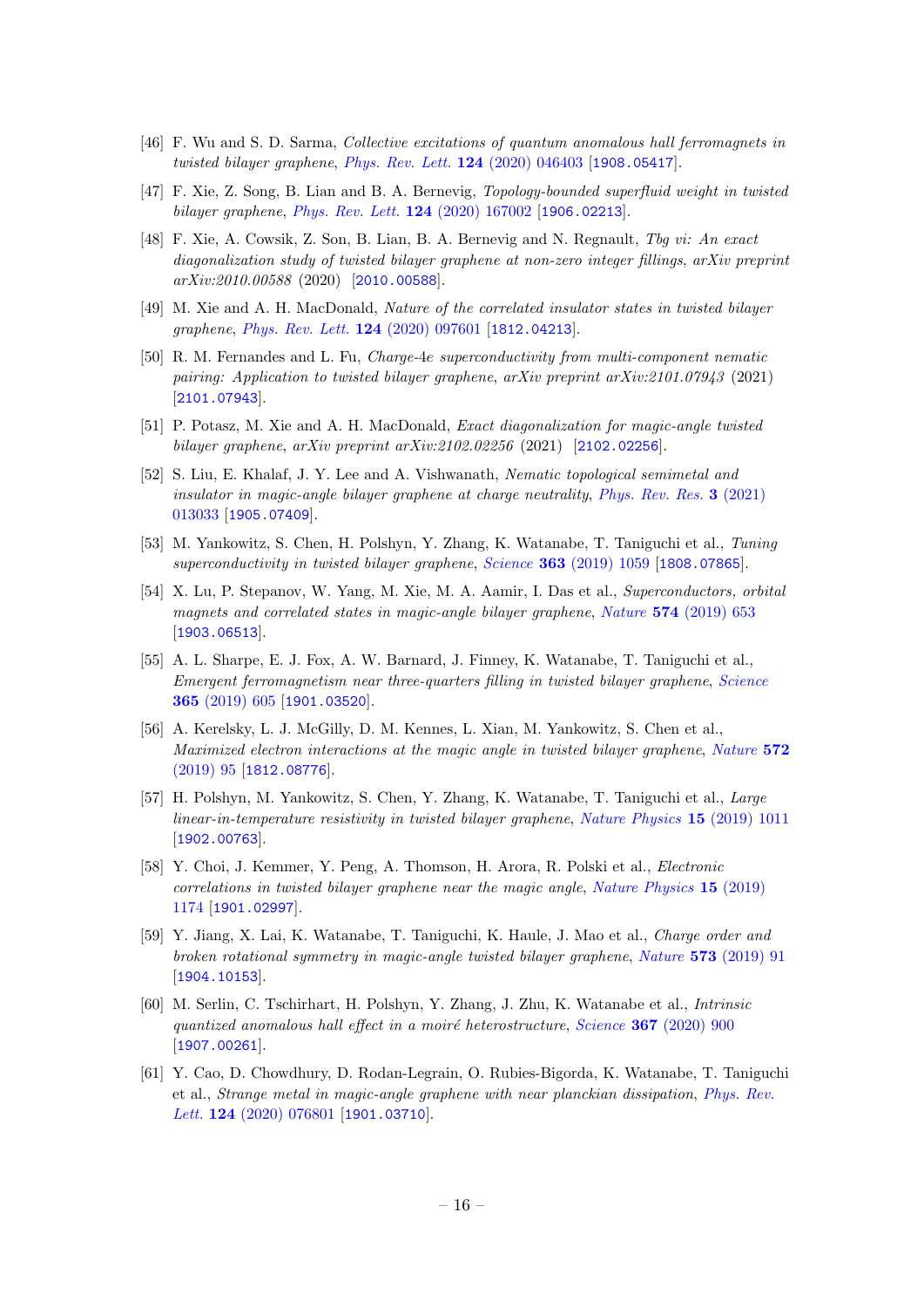- [62] G. Chen, A. L. Sharpe, E. J. Fox, Y.-H. Zhang, S. Wang, L. Jiang et al., Tunable correlated chern insulator and ferromagnetism in a moiré superlattice, Nature  $579$  [\(2020\) 56](https://doi.org/10.1038/s41586-020-2049-7) [[1905.06535](https://arxiv.org/abs/1905.06535)].
- [63] X. Liu, Z. Wang, K. Watanabe, T. Taniguchi, O. Vafek and J. Li, Tuning electron correlation in magic-angle twisted bilayer graphene using coulomb screening, arXiv preprint arXiv:2003.11072 (2020) [[2003.11072](https://arxiv.org/abs/2003.11072)].
- [64] X. Lu, B. Lian, G. Chaudhary, B. A. Piot, G. Romagnoli, K. Watanabe et al., Fingerprints of fragile topology in the hofstadter spectrum of twisted bilayer graphene close to the second magic angle, arXiv preprint arXiv:2006.13963 (2020) [[2006.13963](https://arxiv.org/abs/2006.13963)].
- [65] J. M. Park, Y. Cao, K. Watanabe, T. Taniguchi and P. Jarillo-Herrero, Flavour hund's coupling, correlated chern gaps, and diffusivity in moir  $\geq e$  flat bands, arXiv preprint arXiv:2008.12296 (2020) [[2008.12296](https://arxiv.org/abs/2008.12296)].
- [66] Y. Saito, J. Ge, K. Watanabe, T. Taniguchi and A. F. Young, Independent superconductors and correlated insulators in twisted bilayer graphene, [Nature Physics](https://doi.org/10.1038/s41567-020-0928-3) 16 (2020) 926 [[1911.13302](https://arxiv.org/abs/1911.13302)].
- [67] P. Stepanov, I. Das, X. Lu, A. Fahimniya, K. Watanabe, T. Taniguchi et al., Untying the insulating and superconducting orders in magic-angle graphene, Nature 583 [\(2020\) 375](https://doi.org/10.1038/s41586-020-2459-6) [[1911.09198](https://arxiv.org/abs/1911.09198)].
- [68] S. Wu, Z. Zhang, K. Watanabe, T. Taniguchi and E. Y. Andrei, Chern insulators and topological flat-bands in magic-angle twisted bilayer graphene, arXiv preprint arXiv:2007.03735 (2020) [[2007.03735](https://arxiv.org/abs/2007.03735)].
- [69] Y. Choi, H. Kim, Y. Peng, A. Thomson, C. Lewandowski, R. Polski et al., Tracing out correlated chern insulators in magic angle twisted bilayer graphene, arXiv preprint arXiv:2008.11746 (2020) [[2008.11746](https://arxiv.org/abs/2008.11746)].
- [70] K. P. Nuckolls, M. Oh, D. Wong, B. Lian, K. Watanabe, T. Taniguchi et al., Strongly correlated chern insulators in magic-angle twisted bilayer graphene, Nature [\(2020\) 1](https://doi.org/10.1038/s41586-020-3028-8) [[2007.03810](https://arxiv.org/abs/2007.03810)].
- [71] D. Wong, K. P. Nuckolls, M. Oh, B. Lian, Y. Xie, S. Jeon et al., Cascade of electronic transitions in magic-angle twisted bilayer graphene, Nature 582 [\(2020\) 198](https://doi.org/10.1038/s41586-020-2339-0) [[1912.06145](https://arxiv.org/abs/1912.06145)].
- [72] Y. Saito, J. Ge, L. Rademaker, K. Watanabe, T. Taniguchi, D. A. Abanin et al., Hofstadter subband ferromagnetism and symmetry-broken chern insulators in twisted bilayer graphene, [Nature Physics](https://doi.org/10.1038/s41567-020-01129-4) (2021) 1 [[2007.06115](https://arxiv.org/abs/2007.06115)].
- <span id="page-17-0"></span>[73] Y. Choi, H. Kim, C. Lewandowski, Y. Peng, A. Thomson, R. Polski et al., Interaction-driven band flattening and correlated phases in twisted bilayer graphene, arXiv preprint arXiv:[2102.02209](https://arxiv.org/abs/2102.02209) (2021) [2102.02209].
- <span id="page-17-1"></span>[74] E. Y. Andrei and A. H. MacDonald, Graphene bilayers with a twist, [Nat. Mater.](https://doi.org/10.1038/s41563-020-00840-0) 19 (2020) [1265](https://doi.org/10.1038/s41563-020-00840-0) [[2008.08129](https://arxiv.org/abs/2008.08129)].
- <span id="page-17-2"></span>[75] J. N. Laia and D. Tong, A Holographic Flat Band, JHEP 11 [\(2011\) 125](https://doi.org/10.1007/JHEP11(2011)125) [[1108.1381](https://arxiv.org/abs/1108.1381)].
- <span id="page-17-3"></span>[76] K. Landsteiner and Y. Liu, The holographic Weyl semi-metal, [Phys. Lett. B](https://doi.org/10.1016/j.physletb.2015.12.052) 753 (2016) 453 [[1505.04772](https://arxiv.org/abs/1505.04772)].
- <span id="page-17-4"></span>[77] K. Landsteiner, Y. Liu and Y.-W. Sun, Quantum phase transition between a topological and a trivial semimetal from holography, [Phys. Rev. Lett.](https://doi.org/10.1103/PhysRevLett.116.081602) 116 (2016) 081602 [[1511.05505](https://arxiv.org/abs/1511.05505)].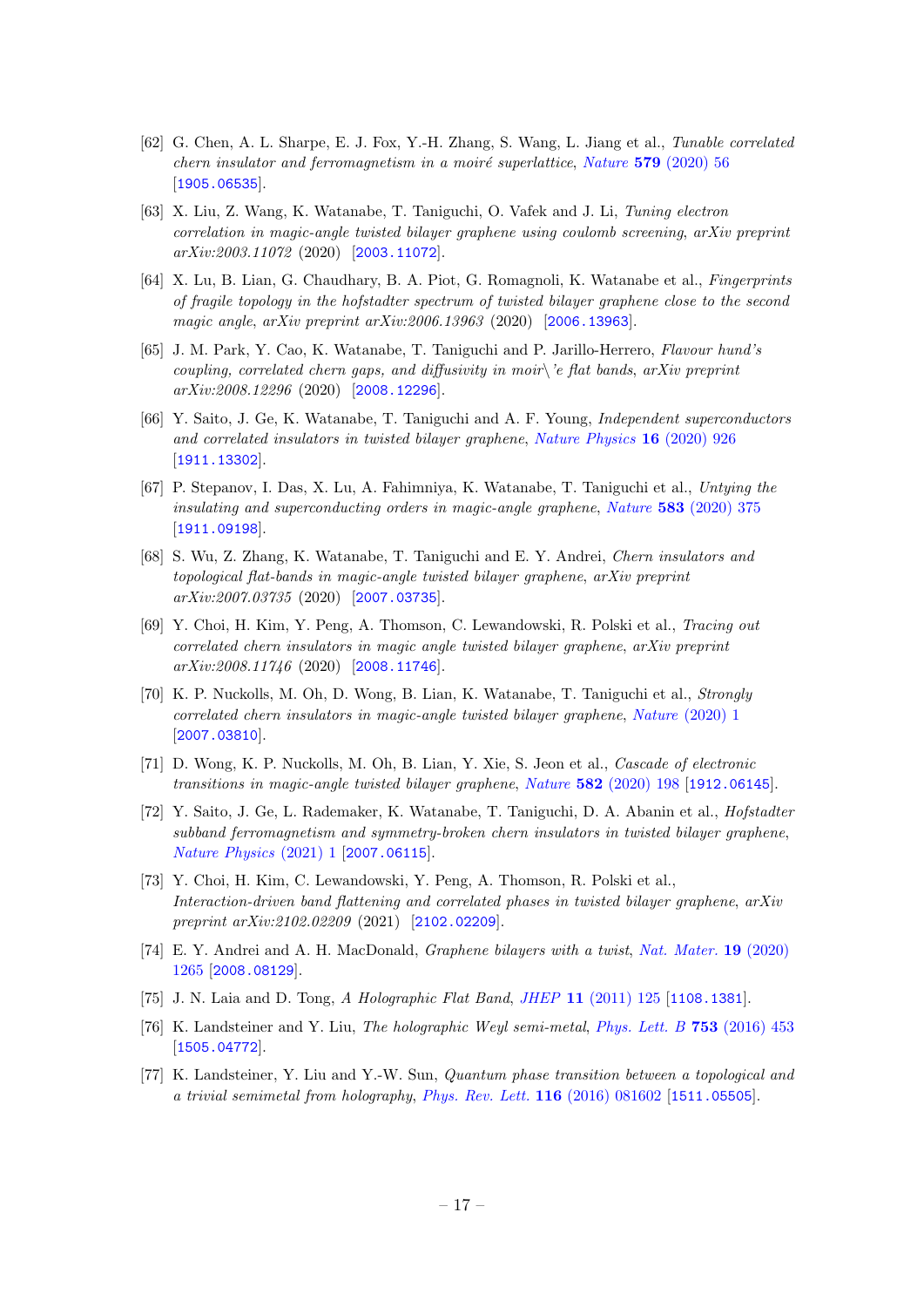- <span id="page-18-0"></span>[78] R. M. Dantas, F. Peña-Benitez, B. Roy and P. Surówka, Non-Abelian anomalies in multi-Weyl semimetals, [Phys. Rev. Res.](https://doi.org/10.1103/PhysRevResearch.2.013007) 2 (2020) 013007 [[1905.02189](https://arxiv.org/abs/1905.02189)].
- <span id="page-18-1"></span>[79] D. Areán, K. Landsteiner and I. Salazar Landea, Non-hermitian holography, [SciPost Phys.](https://doi.org/10.21468/SciPostPhys.9.3.032) 9 [\(2020\) 032](https://doi.org/10.21468/SciPostPhys.9.3.032) [[1912.06647](https://arxiv.org/abs/1912.06647)].
- <span id="page-18-2"></span>[80] M. J. Calderón and E. Bascones, Correlated states in magic angle twisted bilayer graphene under the optical conductivity scrutiny,  $Npi$  Quantum Materials  $5$  (2020) 1 [[1912.09935](https://arxiv.org/abs/1912.09935)].
- <span id="page-18-3"></span>[81] F. Pena-Benitez, K. Saha and P. Surowka, Berry curvature and Hall viscosities in an anisotropic Dirac semimetal, Phys. Rev. B 99 [\(2019\) 045141](https://doi.org/10.1103/PhysRevB.99.045141) [[1805.09827](https://arxiv.org/abs/1805.09827)].
- <span id="page-18-4"></span>[82] C. Hoyos, R. Lier, F. Peña Benitez and P. Surówka, *Quantum Hall effective action for the* anisotropic Dirac semimetal, Phys. Rev. B 102 [\(2020\) 081303](https://doi.org/10.1103/PhysRevB.102.081303) [[2006.14595](https://arxiv.org/abs/2006.14595)].
- <span id="page-18-5"></span>[83] S. S. Gubser, *Colorful horizons with charge in anti-de Sitter space, [Phys. Rev. Lett.](https://doi.org/10.1103/PhysRevLett.101.191601)* 101 [\(2008\) 191601](https://doi.org/10.1103/PhysRevLett.101.191601) [[0803.3483](https://arxiv.org/abs/0803.3483)].
- <span id="page-18-6"></span>[84] V. Juričić, I. Salazar Landea and R. Soto-Garrido, *Phase transitions in a holographic* multi-Weyl semimetal, JHEP 07 [\(2020\) 052](https://doi.org/10.1007/JHEP07(2020)052) [[2005.10387](https://arxiv.org/abs/2005.10387)].
- <span id="page-18-7"></span>[85] S. Cremonini, X. Dong, J. Rong and K. Sun, *Holographic RG flows with nematic IR phases*, JHEP 07 [\(2015\) 082](https://doi.org/10.1007/JHEP07(2015)082) [[1412.8638](https://arxiv.org/abs/1412.8638)].
- <span id="page-18-8"></span>[86] A. Donos, J. P. Gauntlett, C. Rosen and O. Sosa-Rodriguez, Boomerang RG flows in M-theory with intermediate scaling, JHEP 07 [\(2017\) 128](https://doi.org/10.1007/JHEP07(2017)128) [[1705.03000](https://arxiv.org/abs/1705.03000)].
- <span id="page-18-10"></span>[87] A. Donos, J. P. Gauntlett, C. Rosen and O. Sosa-Rodriguez, Boomerang RG flows with intermediate conformal invariance, JHEP 04 [\(2018\) 017](https://doi.org/10.1007/JHEP04(2018)017) [[1712.08017](https://arxiv.org/abs/1712.08017)].
- <span id="page-18-9"></span>[88] R. E. Arias and I. Salazar Landea, Intermediate scalings for Solv, Nil and  $SL_2(\mathcal{R})$  black branes, Phys. Rev. D 99 [\(2019\) 106015](https://doi.org/10.1103/PhysRevD.99.106015) [[1812.09108](https://arxiv.org/abs/1812.09108)].
- <span id="page-18-11"></span>[89] R. C. Myers and A. Sinha, Seeing a c-theorem with holography, [Phys. Rev. D](https://doi.org/10.1103/PhysRevD.82.046006) 82 (2010) [046006](https://doi.org/10.1103/PhysRevD.82.046006) [[1006.1263](https://arxiv.org/abs/1006.1263)].
- <span id="page-18-12"></span>[90] R. C. Myers and A. Sinha, Holographic c-theorems in arbitrary dimensions, [JHEP](https://doi.org/10.1007/JHEP01(2011)125) 01 [\(2011\) 125](https://doi.org/10.1007/JHEP01(2011)125) [[1011.5819](https://arxiv.org/abs/1011.5819)].
- <span id="page-18-13"></span>[91] S. A. Hartnoll and P. Kovtun, Hall conductivity from dyonic black holes, [Phys. Rev. D](https://doi.org/10.1103/PhysRevD.76.066001) 76 [\(2007\) 066001](https://doi.org/10.1103/PhysRevD.76.066001) [[0704.1160](https://arxiv.org/abs/0704.1160)].
- <span id="page-18-14"></span>[92] S. A. Hartnoll, Lectures on holographic methods for condensed matter physics, [Class. Quant.](https://doi.org/10.1088/0264-9381/26/22/224002) Grav. 26 [\(2009\) 224002](https://doi.org/10.1088/0264-9381/26/22/224002) [[0903.3246](https://arxiv.org/abs/0903.3246)].
- <span id="page-18-15"></span>[93] S. A. Hartnoll, C. P. Herzog and G. T. Horowitz, Building a Holographic Superconductor, [Phys. Rev. Lett.](https://doi.org/10.1103/PhysRevLett.101.031601) 101 (2008) 031601 [[0803.3295](https://arxiv.org/abs/0803.3295)].
- <span id="page-18-16"></span>[94] S. A. Hartnoll, C. P. Herzog and G. T. Horowitz, Holographic Superconductors, [JHEP](https://doi.org/10.1088/1126-6708/2008/12/015) 12 [\(2008\) 015](https://doi.org/10.1088/1126-6708/2008/12/015) [[0810.1563](https://arxiv.org/abs/0810.1563)].
- <span id="page-18-17"></span>[95] T. Faulkner, H. Liu, J. McGreevy and D. Vegh, Emergent quantum criticality, Fermi surfaces, and AdS(2), Phys. Rev. D 83 [\(2011\) 125002](https://doi.org/10.1103/PhysRevD.83.125002) [[0907.2694](https://arxiv.org/abs/0907.2694)].
- [96] M. Cubrovic, J. Zaanen and K. Schalm, String Theory, Quantum Phase Transitions and the Emergent Fermi-Liquid, Science 325 [\(2009\) 439](https://doi.org/10.1126/science.1174962) [[0904.1993](https://arxiv.org/abs/0904.1993)].
- <span id="page-18-18"></span>[97] M. Alishahiha, M. R. Mohammadi Mozaffar and A. Mollabashi, Fermions on Lifshitz Background, Phys. Rev. D 86 [\(2012\) 026002](https://doi.org/10.1103/PhysRevD.86.026002) [[1201.1764](https://arxiv.org/abs/1201.1764)].